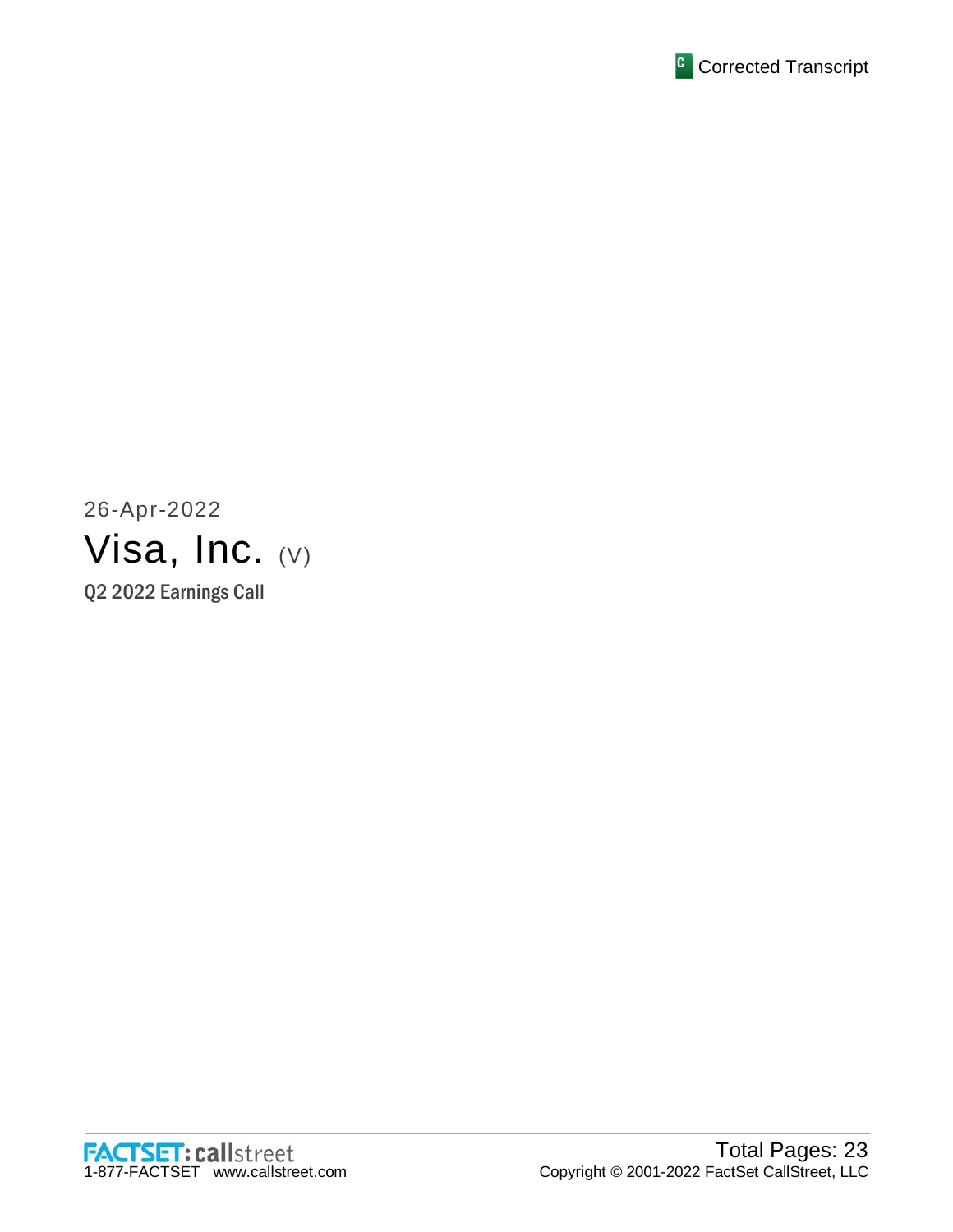# **CORPORATE PARTICIPANTS**

Jennifer Como Head-Investor Relations, Visa, Inc.

Alfred F. Kelly Chairman & Chief Executive Officer, Visa, Inc. Vasant M. Prabhu Vice Chairman & Chief Financial Officer, Visa, Inc.

# **OTHER PARTICIPANTS**

Harshita Rawat Analyst, Sanford C. Bernstein & Co. LLC

Lisa Ellis Analyst, MoffettNathanson LLC

Tien-Tsin Huang Analyst, JPMorgan Securities LLC

Sanjay Sakhrani Analyst, Keefe, Bruyette & Woods, Inc.

Darrin Peller Analyst, Wolfe Research LLC

Ashwin Vassant Shirvaikar Analyst, Citigroup Global Markets, Inc. Jason Kupferberg Analyst, BofA Securities, Inc.

.....................................................................................................................................................................................................................................................................

Robert Napoli Analyst, William Blair & Co. LLC

Timothy Chiodo Analyst, Credit Suisse Securities (USA) LLC

James E. Faucette Analyst, Morgan Stanley & Co. LLC

James E. Friedman Analyst, Susquehanna Financial Group LLLP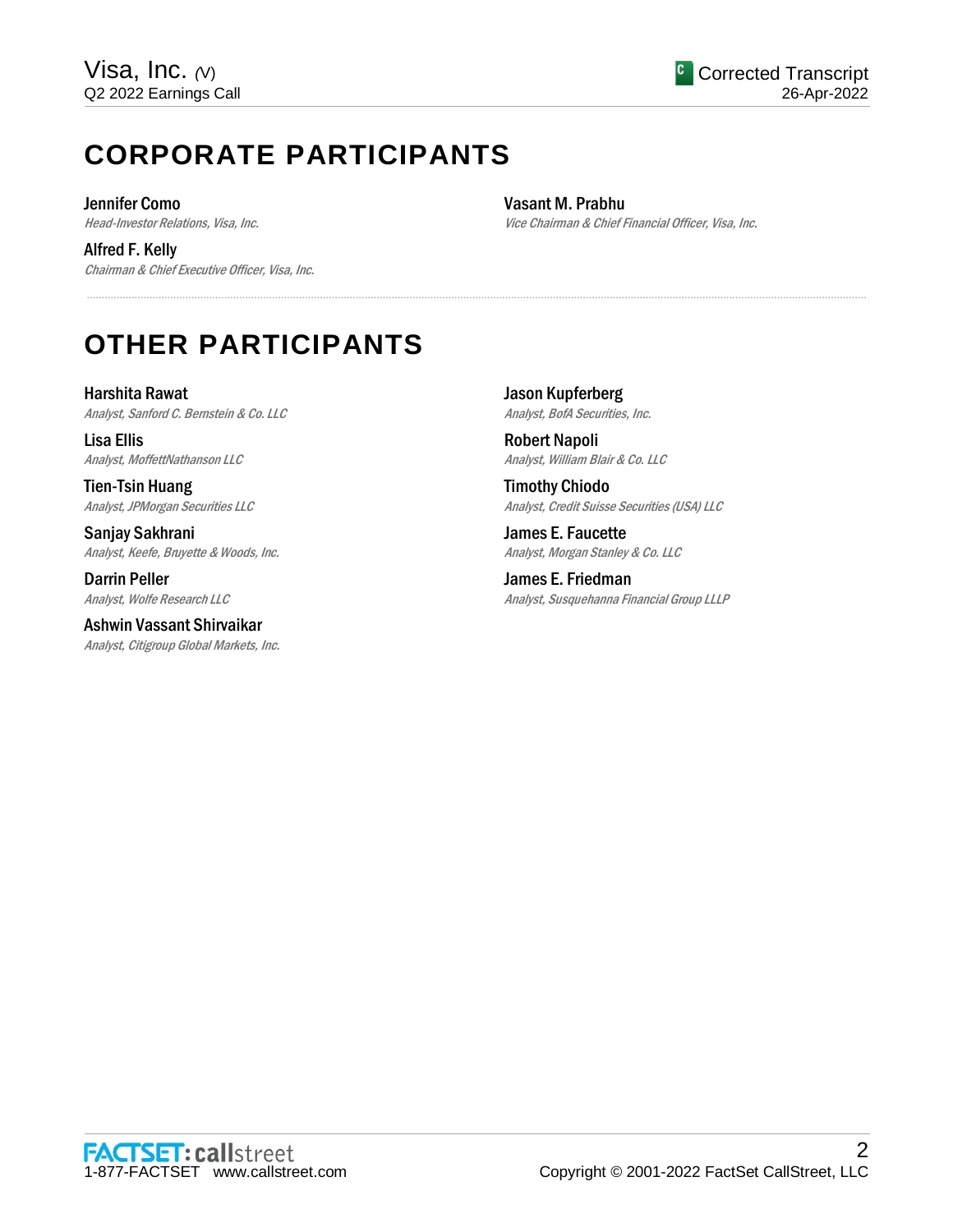# **MANAGEMENT DISCUSSION SECTION**

**Operator**: Welcome to Visa's Fiscal Second Quarter 2022 Earnings Conference Call. All participants are in a listen-only mode until the question-and-answer session. Today's conference is being recorded. If you have any objections, you may disconnect at this time.

Now, I would like to turn the conference over to your host, Ms. Jennifer Como, Senior Vice President and Head of Investor Relations. Ms. Como, you may begin. .....................................................................................................................................................................................................................................................................

# Jennifer Como

#### Head-Investor Relations, Visa, Inc.

Thanks, Jordan. Good afternoon, everyone, and welcome to Visa's fiscal second quarter 2022 earnings call. Joining us today are Al Kelly, Visa's Chairman and Chief Executive Officer; and Vasant Prabhu, Visa's Vice Chair and Chief Financial Officer.

This call is being webcast on the Investor Relations section of our website at www.investor.visa.com. A replay will be archived on our site for 30 days. A slide deck containing financial and statistical highlights has been posted on our IR website.

Let me also remind you that this presentation includes forward-looking statements. These statements are not guarantees of future performance and our actual results could differ materially as the result of many factors. Additional information concerning those factors is available in our most recent reports on Forms 10-K and 10-Q, which you can find on the SEC's website and the Investor Relations section of our website. For non-GAAP financial information disclosed in this call, the related GAAP measures and reconciliation are available in today's earnings release.

And with that, let me turn the call over to Al.

# Alfred F. Kelly

Chairman & Chief Executive Officer, Visa, Inc.

Good afternoon, everybody, and thank you for joining. Before jumping in, I want to acknowledge that this is Jennifer Como's first earnings call in her new position. About two months ago Jennifer was promoted to Head of Investor Relations, which was a very well-deserved recognition of her work over the last three years with us.

.....................................................................................................................................................................................................................................................................

I want to start by briefly addressing the situation in Russia and Ukraine. I've seen first-hand the pain brought about by Russia's attack on Ukraine and its people, including our colleagues in both Ukraine and Russia. We are very focused on supporting them. The bravery, strength, and resilience of our colleagues is incredibly inspiring as is the grit of the Ukrainian military. Even with the invasion of Ukraine and lingering impacts of Omicron, volumes, transactions and credentials drove strong second quarter performance.

Overall, PV was up 135% versus three years ago. Cross-border volumes, excluding intra-Europe, were 112% versus three years ago. And it's important to note that travel-related cross-border rose to 82% versus three years ago, up 5 points from Q1. Processed transactions were 138% versus three years ago. In terms of the big picture, after the short four-to-five-week impact of Omicron in December and January in the United States and many other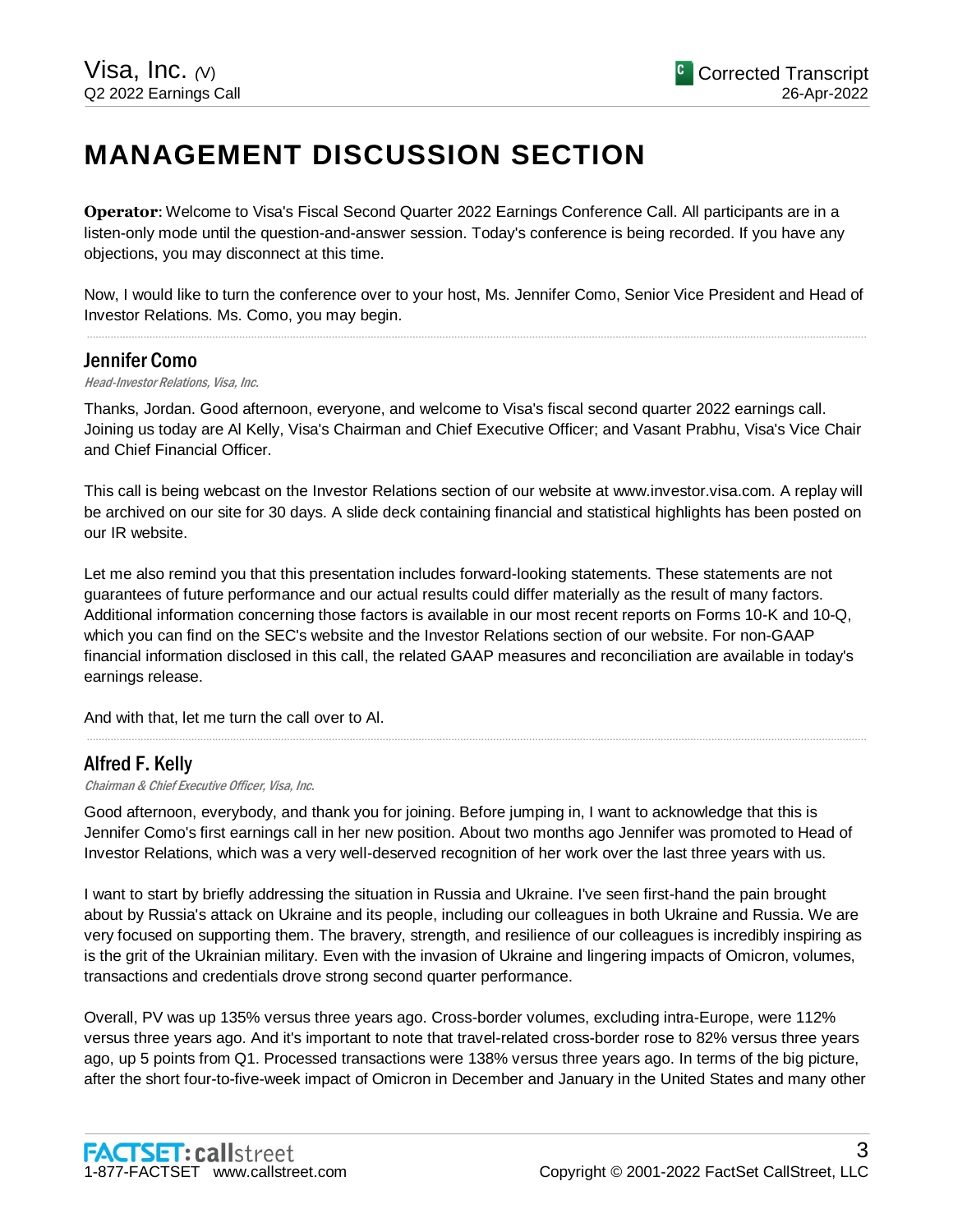parts of the world, the recovery continues to be robust. At this stage in terms of volumes, we have seen no noticeable impact due to inflation, supply chain issues, or the war in Ukraine.

In the US, payments volume indexed to 2019 was 144 in the quarter. Volume growth relative to three years ago has been stable and strong now for four quarters in a row. When looking at specific spend categories for credit cards, we saw greater than a 10 percentage point improvement in the three year index from Q1 to Q2 in travel, retail goods, food and drug, restaurant, QSR and fuel.

As a reminder, debit is growing over a quarter in fiscal 2021 where there were two stimulus distributions. Even as credit continues to recover, debit remains 20% above the pre-pandemic trend line.

Across all products, spend categories representing 88% of PV are over 120% – over 120 indexed to three years ago, and nearly two-thirds are between 140 and 160. Against this backdrop, Visa's performance was very strong. Net revenues grew 25% year-over-year, and non-GAAP EPS was 179, up 30%. As we look ahead, our business will have a reset due to Russia. But we still expect accelerated revenue growth versus pre-COVID over the coming years. This is because there's still ample opportunity around the world, across our three growth levers of consumer payments, new flows, and value-added services, and our strategy is yielding excellent results.

First, in consumer payments, we continue to displace cash at a strong rate. In Q2, we saw a debit cash volumes at Visa grow 2% while debit payments volumes grew 12%. Cash displacement continued around the world. Yearover-year across debit and credit, they were 7.9 billion more payments transactions and 16 million less cash transactions. Last quarter I highlighted the shift from cash to payments volume in Latin America, and that trend continued in this quarter.

Additionally, CEMEA is experiencing a similar shift. In full year 2019, cash was 59% of total volume. Last year in Q2 it was 50%. And this quarter it was 46%. Growth in consumer payments is driven by adding credentials and acceptance and deepening engagement. Our card credentials recently increased to over \$3.9 billion, up 9% in one year including 10% growth in the United States. On the acceptance side, we have 80 million merchant locations including small businesses behind players like Stripe and Square, the numbers actually over 100 million. We have seen very strong performance location growth recently in our Latin America and Asia-Pacific regions, up 30% and 20% respectively.

Let me just highlight a few regional examples of progress in consumer payments. In Europe, overall credentials grew 6% which is nearly double the historic rate for each of the past eight quarters, helped by previously announced deals with BNP Paribas Fortis in Belgium contributing more than 4 million credentials since their announcement to issue with Visa. Across Europe, we continue to strengthen our debit business. We recently announced the win with [ph] Rabobank (00:06:21), representing a multimillion credential opportunity. We also renewed our business with one of the largest banks in the Nordics, Nordea.

On the acceptance front, we continue to pioneer new areas of acceptance even in mature digital markets. One recent example in Europe is with electronic – electric vehicle charging. We were the first payment and financial services company to join the charging interface initiative and are working with manufacturers to open up what is estimated to represent 3 million potential acceptance points in Europe by 2030.

In Latin America, we saw strong credential growth, up 21% year-over-year. Two renewals to highlight this quarter. Porto Seguro, Brazil's third largest issuer for credit portfolio and digital bank Neon Pagamentos, one of Brazil's fastest growing fintechs with over 15 million clients for their credit and prepaid portfolios. In Africa, Visa has signed a partnership with Vodacom South Africa. This deal together with previously announced partnerships with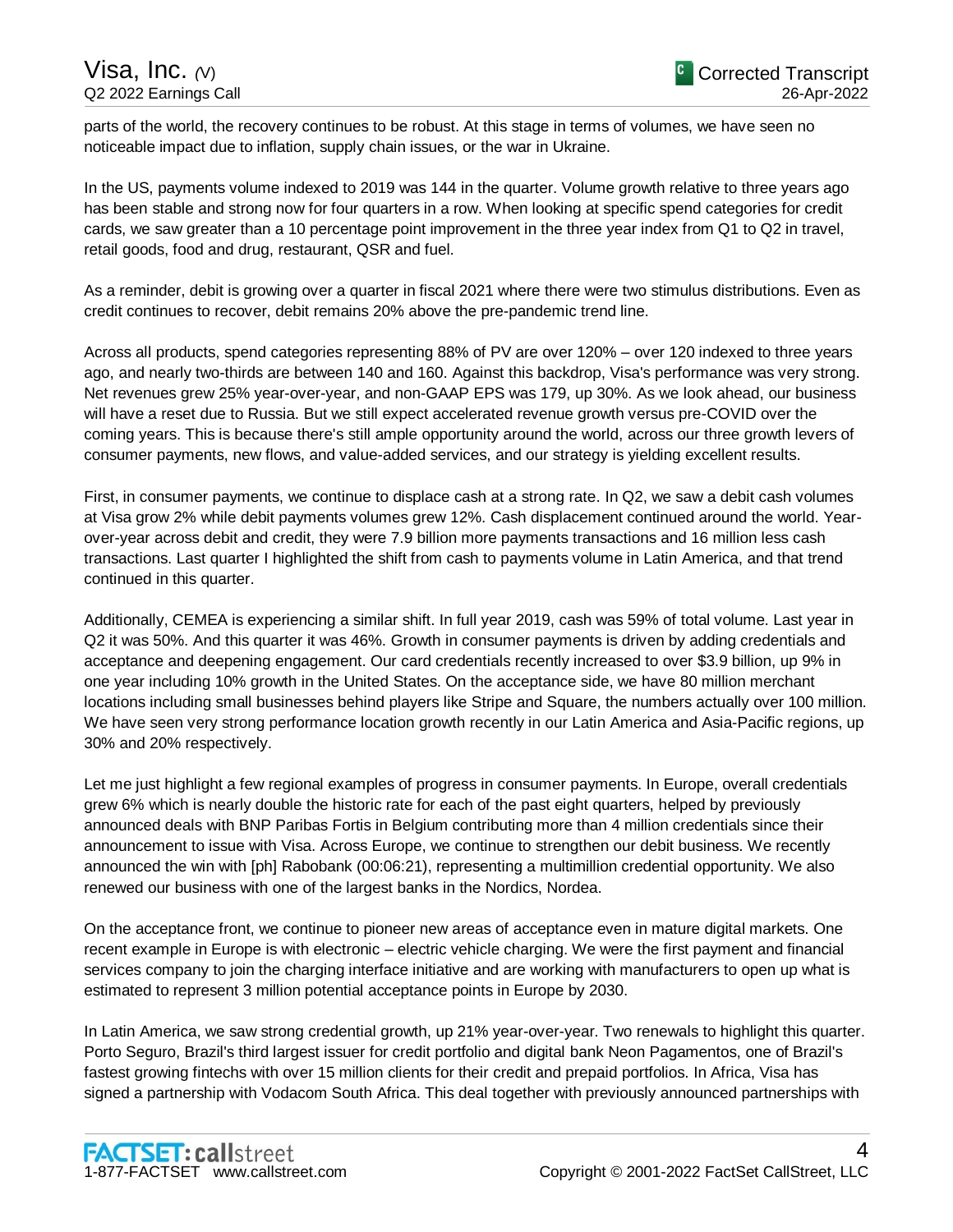M-PESA Africa and Safaricom covers 130 million customers in the entire Vodacom Group in Sub-Saharan Africa. Through this partnership, Vodacom will exclusively issue Visa payment credentials, deploy new payment flows through Visa Direct and utilize CyberSource.

In the United States, we renewed and won several partnerships this quarter. First, Visa and USAA have recently renewed our long-standing issuing partnership. Second, we extended our existing relationship agreement with M&T Bank as their issuance partner including migrating the business resulting from their recently completed acquisition of People's United. Over the past two years, merger activity at regional banks has increased, and this is another example of Visa successfully partnering to grow with our clients.

Finally, supporting the US government, it is an important priority for us and we retained our business with the financial agent that manages the US debit card program. This Visa-branded program is a key component of Treasury's goal to deliver 99% of federal payments digitally by 2030.

A key vector of growth in consumer payments are co-brand cards, which are particularly attractive to the affluent customer. In Q2, affluent credit card spending was well above 2019 levels in several markets including the US and the UK. Our US co-brand active cards were up nearly 30% from 2019 to 2022. And we have seven of the top ten co-brands in the United States, and eight of the top ten co-brands globally. This past quarter we renewed our co-brand relationship with AAA, Visa's longest standing co-brand partner, an over 40-year relationship.

In India, we're pleased to have signed a long-term co-brand agreement with Airtel, one of the largest mobile operators in the world with nearly 356 million subscribers. In CEMEA, Emirates NBD, a leading banking group, has expanded its longs-standing partnership with Visa by introducing the premium co-brand program with Etihad Guest, the loyalty program of Etihad Airlines, with 8 million members. In Uganda, we partnered with Uganda National Social Security Fund to issue co-brand cards to 2 million beneficiaries. And just a few weeks ago it was announced that the US Amazon Prime Rewards Visa Signature Card has been renewed with Chase and Visa.

Visa's also pleased to have reached a broad global agreement with Amazon. This agreement includes the acceptance of Visa at all Amazon stores and sites today as well as a joint commitment to collaboration on new product and technology initiatives to ensure innovative payment experiences for our customers into the future.

In Q2, we also continued to enable new ways to pay from installments to crypto. In the installment space, we previously announced a global deal with Klarna. They have now issued their co-branded card in Europe and recently opened the wait list in the United States where they have 25 million customers. In the crypto space, we continue to work with governments globally on potential CBDCs. This quarter, we were selected as the finalist in Brazil's CBDC LIFT challenge. The concept is a B2B solution that seeks to leverage CBDC to help small businesses access global investors and drive financial inclusion.

On the engagement front, tap to pay continues to accelerate growth. In the United States, we're over 20% tap to pay penetration, marking the second largest market by number of taps. And Target has become the first US retail merchant to surpass 50% tap to pay penetration of face-to-face payments.

Transit is one of the best ways to habituate tapping and the first half of fiscal 2022 has set records. We enabled 50 cities around the world, including Thailand, Japan, Turkey, Italy, Switzerland, Norway and Canada, bringing our tap to ride footprint to over 500 travel transit authorities (sic) [location]. We processed over 500 million Visa tap to ride transactions globally versus 700 million for all of last year.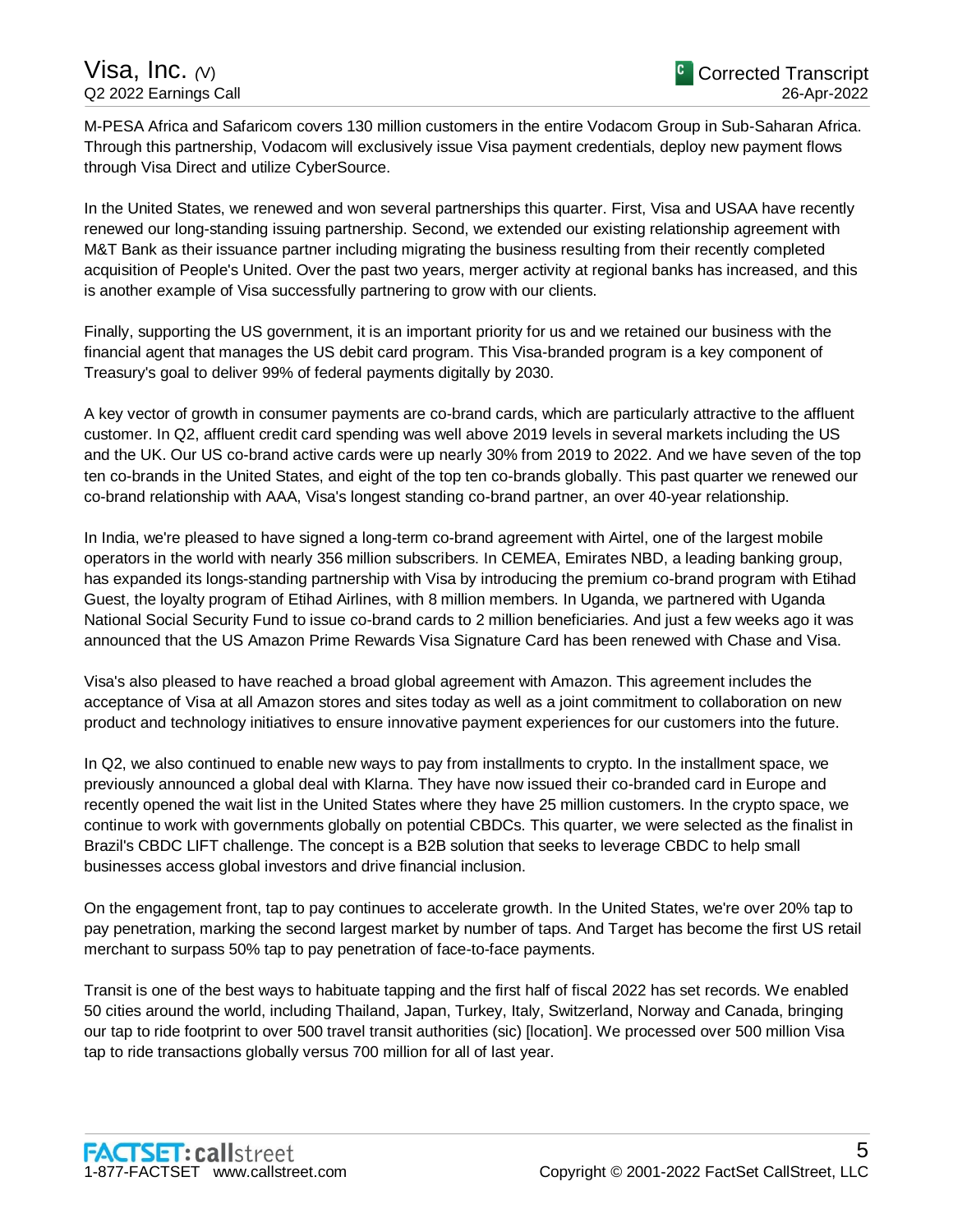To summarize, there is significant opportunity in consumer payments. Visa continues to grow credentials and acceptance while deepening engagement. And Visa enables innovation at scale for players across the ecosystem from installments to crypto to merchants.

Now, moving to new flows, which in Q2 had over 20% revenue growth. In Q2, our commercial payments volume was 138% of 2019. What's more, this recovery is relatively broad based across segments and spend types. On the B2B carded front in the US, Umpqua Bank announced two commercial solutions for middle market businesses: one, Visa Commercial Preferred, a commercial rewards card designed to help manage daily business spend; and two, Visa Commercial Pay, which will help improve cash flow management, reconciliation and reporting. In Latin America, we saw carded progress with B2B fintech, Tribal, which has chosen Visa for card issuance, including virtual card, on its modern corporate card and spend management platform tailored for startups in nine countries.

Airwallex, a global platform enabling digital businesses to manage payments and money movement across borders, previously launched programs with Visa in Australia, Hong Kong and the UK. Recently, they introduced virtual Visa cards in the United States, Netherlands and Singapore to enable businesses to easily make digital card payments around the world.

In our cross-border B2B business, Visa B2B Connect continues to expand its global footprint. And in the first half of 2022, we added banks for the first time in Tanzania, Uganda, Angola, Thailand and Poland.

Now, turning to Visa Direct. Transactions in the second quarter grew 20%. Vasant will speak more about this. But Russia was our second largest market for Visa Direct and represented about 17% of our transactions in fiscal 2021. So in short, Visa Direct will be impacted by the suspension of Russian operations. But even without the Russia business, we will see growth ahead driven by many use cases and countries. For example, domestic P2P, which accounted for the majority of our Russian business, is still a large opportunity and we continue to expand to new markets. We will soon launch our inaugural Visa Direct use case in Israel for P2P in partnership with Bit, the largest P2P app in the market.

I'll focus on two other use cases today, payouts and remittances. First, with payouts, we're seeing momentum in a number of industries, and transactions are up 35% year-over-year. In travel, we launched Visa Direct with Booking.com to enable customer refunds and loyalty payouts. In the gig economy, Payfare, a leading fintech that has partners such as Uber, Lyft and DoorDash, has added Visa Direct to its platform to help facilitate real-time payment experiences for over 0.5 million gig workers they serve. And digital commerce partner, Payoneer, will use Visa Direct to enable cross-border payments for their 5 million customers, including marketplaces and gig economy players.

Second, cross-border P2P or global remittances, which are higher yielding Visa Direct transactions, represent a significant opportunity. While we are just getting started this quarter, transactions grew nearly 50% year-overyear. After announcing our relationship in fiscal fourth quarter with Paysend, an international card-to-card payments platform which serves over 6 million customers and 17,000 SMEs, they have now launched their crossborder service with Visa Direct from the UK and US to over 100 corridors.

While the US is the top source for remittances, the UAE is the second largest source for country remittances, followed by Saudi Arabia, according to the World Bank. Altogether, the Gulf Cooperation Council countries account for more than \$100 billion in outbound remittances. This past quarter, we added several partnerships to help digitize remittances in the region. First, Al Muzaini Exchange, the largest exchange house in Kuwait; second, Enjaz, the remittance and payment arm of Bank Albilad and market leader for ongoing remittances in the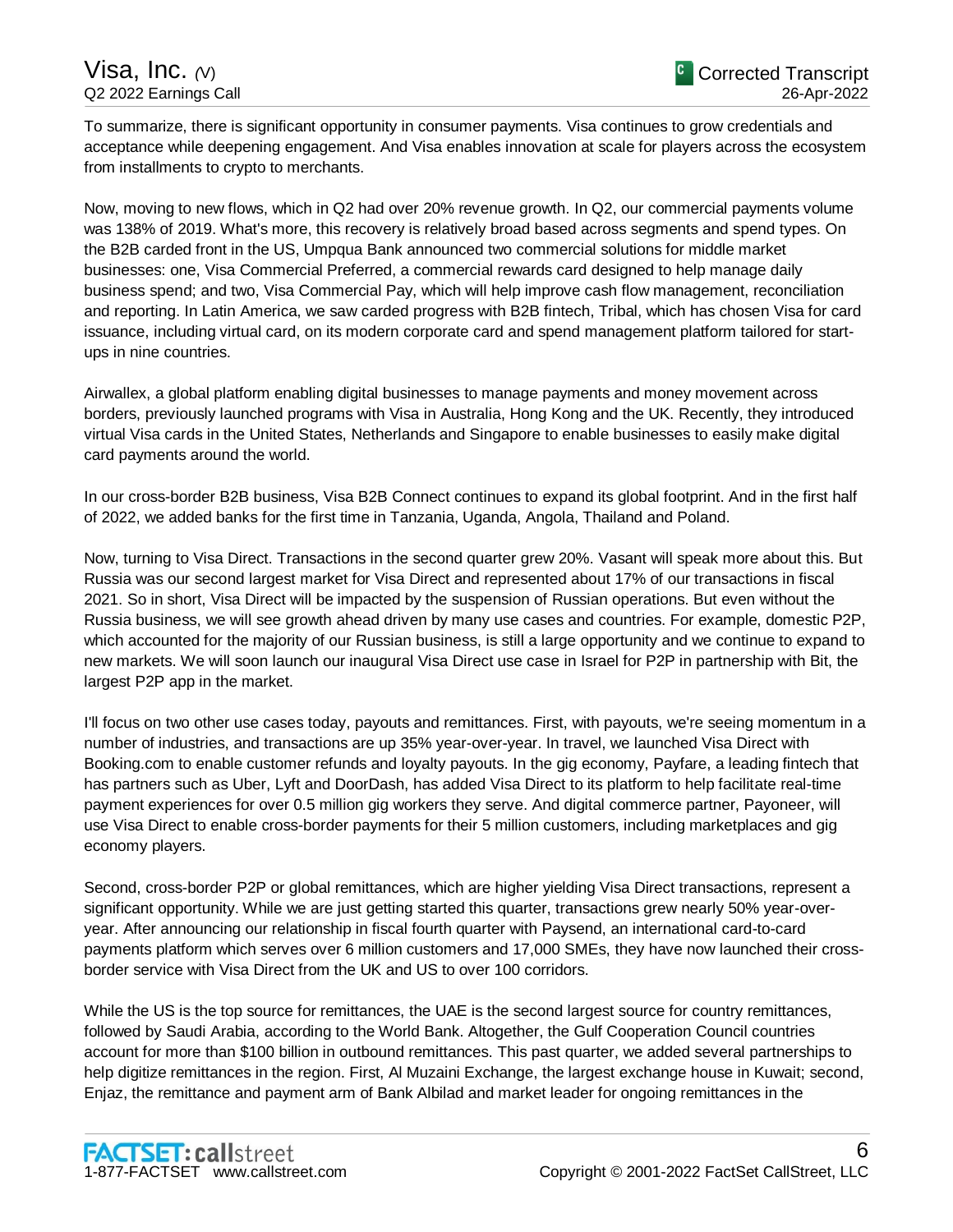# Visa, Inc. *(*V) Q2 2022 Earnings Call

Kingdom of Saudi Arabia; and third, in the UAE with LuLu Money, powered by LuLu International Exchange and Network International to enable the 5 million users of LuLu app to send money to cross border.

Adyen and Stripe, key Visa Direct enablement partners, have both signed agreements to deepen relationships in existing geographies and to expand to net new markets globally across numerous use cases. In sum, we've made excellent early progress against the \$185 trillion new flows opportunity, but there is tremendous room for accelerated growth ahead.

Now, let me move to value-added services, which had Q2 revenue growth of over 20% as well. First, we recently closed our acquisition of Tink. Tink is the European open banking platform that connects to more than 3,400 banks that reach over 250 million bank customers across Europe. Through a single API, Tink enables its customers to move money, access aggregated financial data, and use smart financial services such as risk insights and account verification. Visa brings proven infrastructure and sustained investment in resilience, cybersecurity and fraud, which will help accelerate the adoption of open banking and create a secure, reliable platform for innovation.

Let me highlight some other progress in value-added services. First, Visa consulting and analytics. Last quarter, I announced the launch of our specialized global crypto advisory practice. We have seen interest from hundreds of clients globally and have committed engagements with 30 already, covering their digital currency strategy, product development and their go-to-market plans.

Second, risk identity and authentication. In tokenization, we have now crossed the 3.5 billion token mark across more than 8,600 issuers in over 150 markets at 1.2 million merchants. Tokens have led to a 2.5 point increase in approval rates and a 28% reduction in fraud rates this past quarter in card not present payments. Our key risk solutions Visa Advanced Authorization and Visa Risk Manager screened about 30% more transactions in the first half of 2022 versus 2021.

Third, CyberSource, our gateway capability, has seen considerable progress just crossing the milestone of the 1 millionth merchant account onboarded. I spoke about transit before in CyberSource, which can play a key role in transit acceptance, added nearly 15 projects in the first half in Thailand, Italy and Japan, among others.

So to summarize, our value-added services represent a compelling way to diversify our revenue streams while helping our clients in bringing innovation to the payment's ecosystem. Our global infrastructure is providing connectivity through our network of networks to power more traditional payment types and newer ways to pay and move money. Our brand is strong. Our network of networks is expanding. Our business is performing well, and our people are motivated and passionate. We expect all our efforts will help power accelerated growth in the years to come.

And with that, let me turn it over to Vasant.

# Vasant M. Prabhu

Vice Chairman & Chief Financial Officer, Visa, Inc.

Thank you, Al. Good afternoon, everyone. Despite Omicron, Russia and Ukraine, our fiscal second quarter results were very strong. With net revenues up 25% and GAAP EPS up 23%. Non-GAAP EPS was up 30%. In constant dollars, net revenue growth was approximately 27% and non-GAAP EPS growth was 30%. A few key highlights.

.....................................................................................................................................................................................................................................................................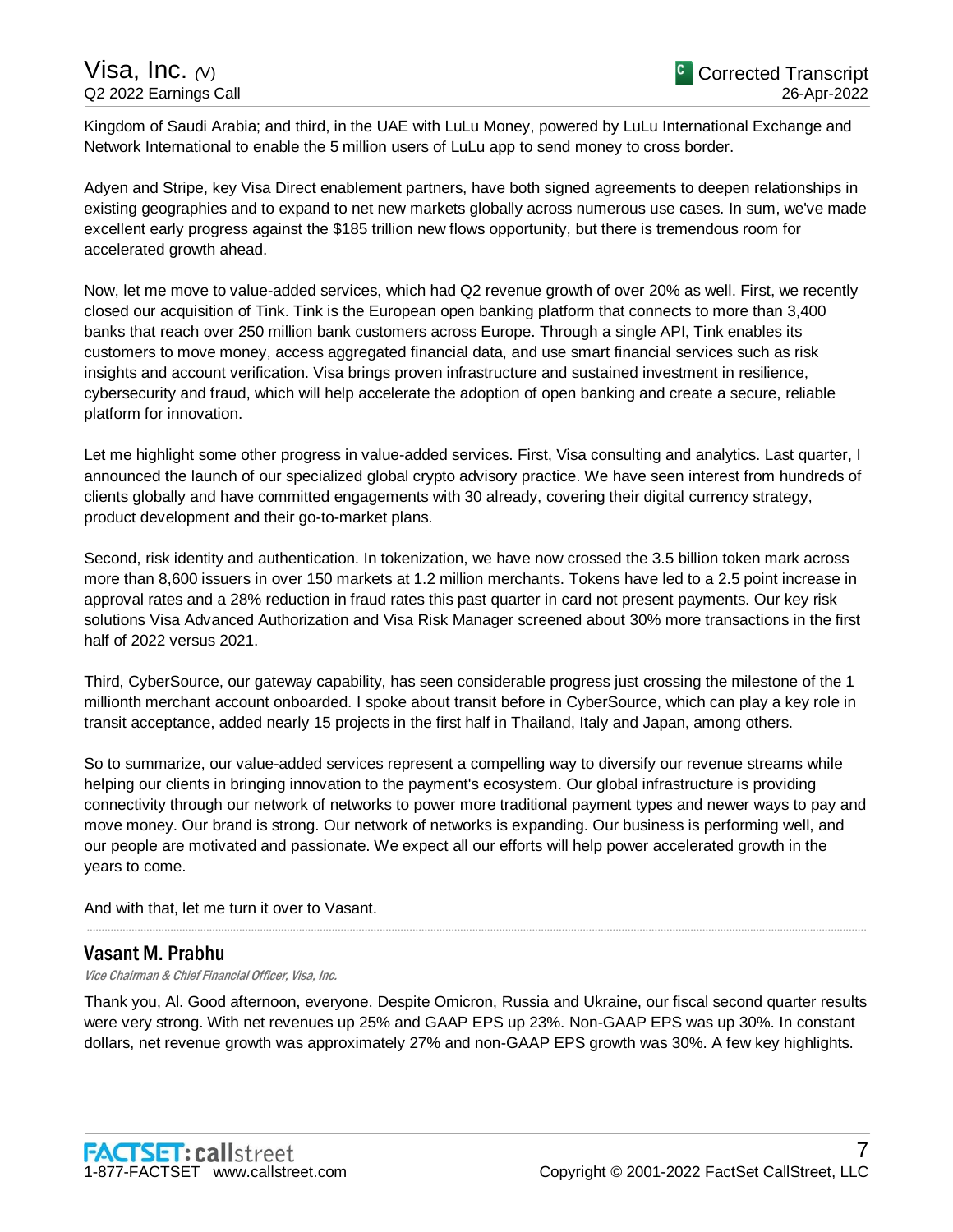Global payments volumes growth has remained strong and stable relative to pre-COVID levels. In constant dollars, the US index was 2 points higher than the first quarter at 144 versus three years ago. The international index, ex-China, was down 2 points at 140 versus 2019 due to the impacts of Omicron in early January.

Omicron impact on most domestic volume was short lived, as we hoped it would be. The robust cross-border travel recovery that started in the fall as borders reopened resumed in February as Omicron impact faded. Border restrictions were lifted quickly and pent-up demand for travel remains very high. Indexed to 2019, cross-border travel, excluding transactions within Europe, jumped from a low of 71 in January to 94 in March. The first two weeks of March saw a spike in cross-border volumes from Russia and Ukraine due to displacement caused by the invasion. After we suspended operations in Russia in mid-March, there were no more cross-border transactions in or out of Russia. Adjusted for Russia and the spike from Ukraine, the March cross-border travel index relative to 2019 was around 90.

So far, we're not seeing any material impact on cross-border travel in other corridors as a result of Russia's invasion of Ukraine. Our three growth engines: consumer payments, new flows and value-added services, all grew revenues well over 20%. During the quarter, we bought back \$2.9 billion in stock at an average price of around \$210. On March 10, we closed on the Tink acquisition.

Finally, our second quarter P&L and balance sheet reflect our best estimates for the impact of suspending operations in Russia. This includes revenues and expenses from terminating all client and supply contracts, resolution of settlement balances and the deconsolidation of our Russian business. We've adjusted two items from our GAAP earnings: expenses to support our employees in Russia and Ukraine and a charge related to net assets in our Russian legal entity. Now onto the details.

In constant dollars, global payments volume was up 17% year-over-year and 35% versus 2019. Debit spend remained resilient as credit spend continued to improve. Excluding China, total payments volume growth was 18%, or 42% higher than 2019. US payments volume grew 16%, up 44% versus 2019, which was 2 points better than the first quarter. Credit grew 27% and improved 4 points to 35% over 2019, helped by the affluent consumer. Debit grew only 6% year-over-year, reflecting the impact of stimulus last year. But growth remained very strong versus 2019 at 53%. As Al indicated, debit is indexing well above the pre-COVID trend line, benefiting from accelerating cash digitization.

US card present spend grew 17% and was 21% above 2019, at its highest quarterly level since the pandemic. Card not present volume, excluding travel, grew 10% and was 70% above 2019. Relative to three years ago, ecommerce levels remain well above the pre-COVID trend line, even as card present spend continues to recover.

International constant dollar payments volume, excluding China, grew 22% and was 40% above 2019. A few regional highlights.

Latin America was up 44% year-over-year and 99% higher than 2019 with robust performance across the region, fueled by cash digitization and client wins. Our CEMEA region grew 18% year-over-year and 76% higher than 2019, led by client wins and cash digitalization. Excluding Russia, the CEMEA region was up 100% over 2019. Europe was up 21% year-over-year and 31% higher than 2019.

Following an Omicron dip in January, we saw a rapid recovery in most European markets. Ex-UK, Europe volumes grew 36% year-over-year and were 54% above 2019. Asia Pacific, excluding China, remains our weakest region, up 16% year-over-year and 25% versus 2019. Due to COVID restrictions, recovery across most of Asia stalled while Hong Kong declined relative to 2019. India recovered strongly, up almost 20 points from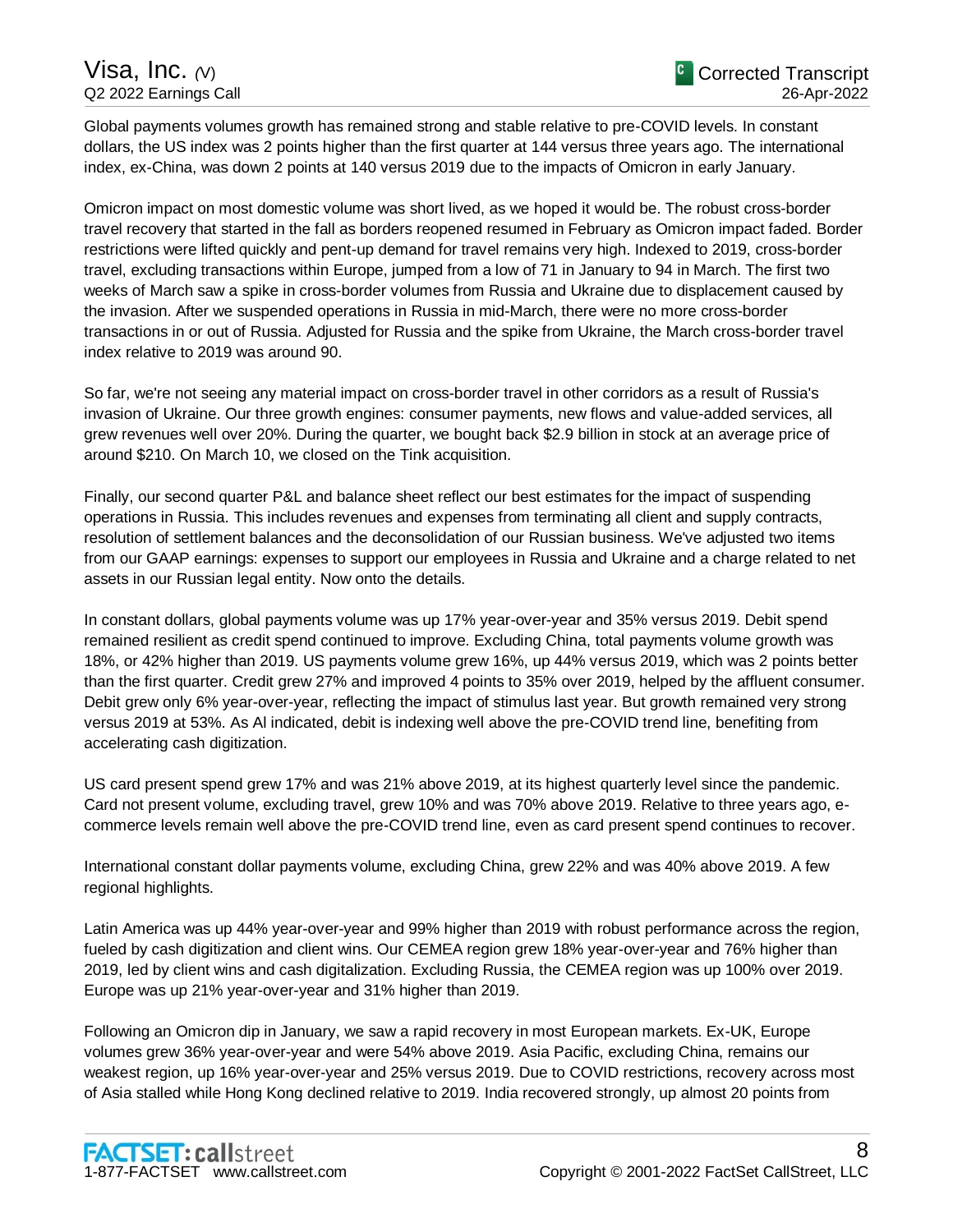December. India has been our fastest growing market in Asia, up almost 80% since 2019, fueled by a tripling of ecommerce volumes.

Global processed transactions were up 19% year-over-year and 38% versus 2019. Constant dollar cross-border volume, excluding transactions within Europe, were up 47% year-over-year and 12% over 2019. Cross-border card not present volume growth, excluding travel, remained strong, up 16% year-over-year and well above the pre-COVID trend line at 67% above 2019.

Cross-border travel-related spend, excluding intra-Europe, grew 111% year-over-year and indexed at 82% of 2019 levels. As I mentioned earlier, after an Omicron-driven dip to 71 in January, the cross-border travel index to 2019 rose sharply to 94 in March. Many corridors are now indexing above 90, relative to 2019. Inbound travel to Latin America, the Caribbean and parts of the Middle East has been about 2019 levels for some time now. There's plenty of recovery to come in one important corridor: inbound to the US, which indexed only at 70 in Q2.

Asia indexed in the high 30s, both inbound and outbound in Q2. The pace of travel recovery to and from Asia will be a key driver of the future trajectory. Most Asian borders are now open, except for China, and the restrictions remain in place in Japan, Korea and Taiwan.

Moving now to a quick review of second quarter financial results. Service revenues grew 24%, faster than the 20% nominal growth in Q1 payments volume. We were able to bill and collect service revenues in Russia through early March. As such, in the second quarter we recorded almost two-quarters of service revenues related to Russia. Service revenues were also helped by increasing utilization of card benefits. Data processing revenues grew 16%, below the 19% process transactions growth, mostly due to exchange rate changes.

International transaction revenues were up 48% versus the 42% increase in nominal cross-border volumes, excluding intra-Europe. Revenue growth was helped by high currency volatility and select pricing modifications, partially offset by business mix.

Other revenues grew 21%, led by consulting, data and marketing services as well as travel benefits. Revenue growth was robust across our three growth engines, each growing well over 20%. Consumer payments growth was led by improving cross-border volumes and continued strong domestic volumes and transactions. New flows growth was driven by Visa Direct and carded B2B recovery. Visit Direct transactions grew 20% impacted by lapping a strong quarter in the US last year and a suspension of Russian operations. As Al indicated, Russia was the second largest market for Visa Direct, accounting for 17% of transactions.

This is an unfortunate setback, but the Visa Direct business is ramping fast in other international markets as well as in use cases such as cross-border remittances, earned-wage access and other B2C payouts.

Commercial, or B2B volumes, grew 29% year-over-year and up 38% versus 2019. Growth was driven by continued strength of small business and the recovery of large businesses across the portfolio of diverse spend categories.

Value-added service growth was led by consulting and marketing services, card benefits as well as risk and identity solutions. Revenue growth drivers include the acceleration of e-commerce, client growth in international markets and select pricing actions.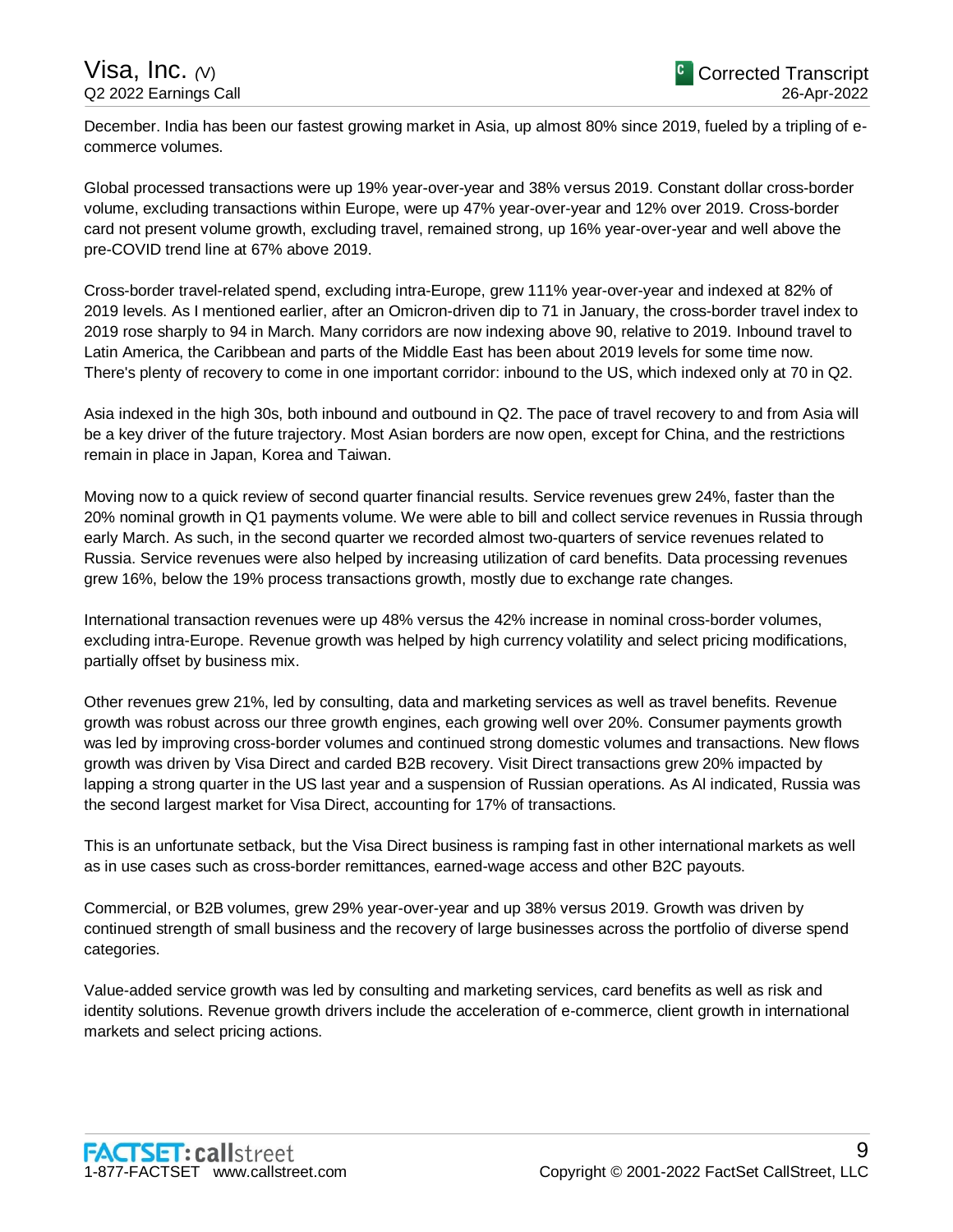Client incentives were 25.8% of gross revenues, at the lower end of expectations. This was driven by a better revenue mix due to the faster-than-expected recovery of our cross-border business and by deal timing, with some Q2 deals being pushed into Q3.

GAAP operating expenses grew 11%. Non-GAAP operating expenses grew 16%. We recorded losses from our equity investments of \$127 million. Excluding investment losses, non-GAAP non-operating expense was \$133 million.

Our non-GAAP tax rate was 19.6%. GAAP EPS was \$1.70. Non-GAAP EPS \$1.79, up 30% from last year. Including our quarterly dividend of \$0.375 per share and our stock buybacks, we returned \$3.7 billion of capital to shareholders in the quarter.

A few comments on our trends through the first three weeks of April. On a year-over-year basis, US payments volume was up 12% with debit up 2% and credit up 26%. Debit volumes are lapping the impact of stimulus payments in 2021. US April spend growth versus three years ago was up 45% with debit up a robust 54% and credit up 37%. These trends are relatively consistent with performance in major markets around the world with the exception of CEMEA, where we now have no payments volume from Russia.

Process transactions grew 17% year-over-year, up 36% versus 2019. Constant dollar cross-border volume, excluding transactions within Europe, grew 47% year-over-year and were 15% over 2019. Card not present nontravel growth was 62% above 2019. Travel-related cross-border volumes were at a 92 index to 2019. The small decline in this index relative to March is mostly due to the loss of Russia. Total cross border volume was up 28% over 2019.

Moving now to our outlook for the rest of fiscal 2022. Just as 2021 was the year of two distinct halves due to the recovery, 2022 will be a year of two halves due to Russia. The suspension of our business in Russia will reduce second half revenues by about 4%. Russia will also negatively impact the payments volume and cross-border volume index to 2019, each by 4 points. The impact on processed transactions indexed to 2019 will be under a point since we did not process domestic transactions in Russia.

Ex-Russia and Ukraine, our domestic volume growth has stayed robust and stable for the past four quarters relative to 2019. Our outlook for the second half assumes that these trends are sustained. While there are uncertainties created by high inflation, supply chain disruptions, rising interest rates and the invasion of Ukraine, there is no evident impact on our global payments volumes.

E-commerce spend, both domestic and cross-border, has remained strong and stable relative to 2019 at well above the pre-COVID trend line even as pandemic effects fade, and we are assuming this will continue. In line with payments volumes, we expect processed transactions growth relative to 2019 to remain strong and stable with the variability largely driven by the extent to which small ticket card present everyday spend comes back.

It is important to note that year-over-year growth rates will moderate as we lap the strong second half recovery in fiscal year 2021. Ex-Russia and Ukraine, we're assuming no spill-over effects on other corridors in our crossborder business. Given where we ended the second quarter, we now expect cross-border travel ex intra-Europe to fully recover to 2019 levels by the end of our fiscal year despite the loss of Russian business. Including intra-Europe, that would put cross-border travel above 2019 levels.

With these assumptions, third quarter net revenues are expected to grow at the upper end of the mid-teens range in constant dollars. This includes Tink and Currencycloud, which add approximately 0.5 point to net revenues.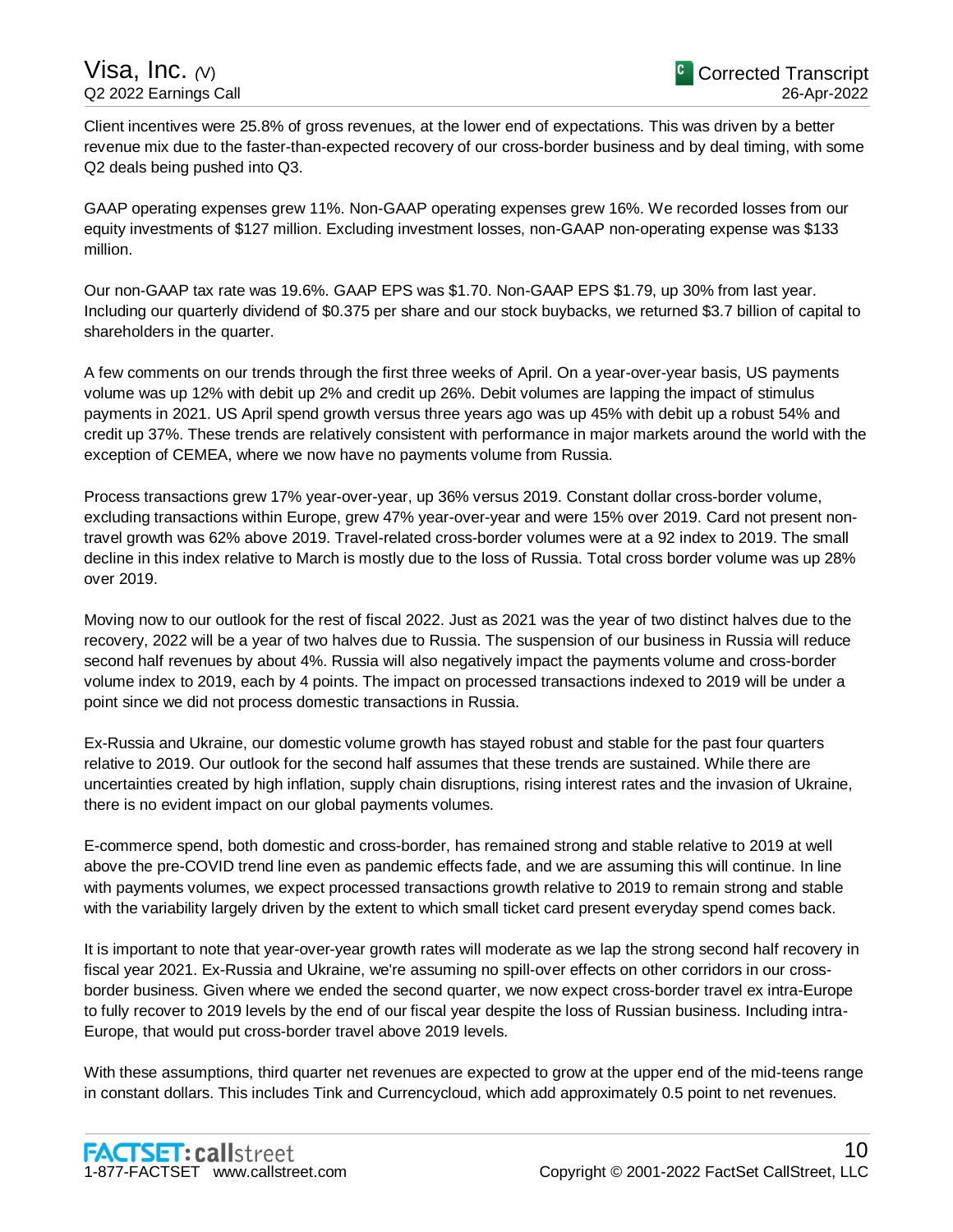The dollar has strengthened and the exchange rate drag will likely reduce nominal net revenue growth by around 2.5 points. Due to some deals moving into the third quarter from the first half and the expectation that certain milestones will be achieved on some key contracts, incentives will run higher in the third quarter between 26.5% to 27.5% of gross revenues.

We expect non-GAAP operating expenses in constant dollars to grow in the mid-teens, including expense savings from Russia and almost 3 points of added expense from Currencycloud and Tink. Exchange rates will likely reduce nominal operating expense growth by about 1.5 points. Our tax rate is expected to be in the 19% to 19.5% range. At this point, we expect fourth quarter trends to be generally in line with the third quarter. As always, we will update our fourth quarter outlook in July.

Based on results to date and our outlook for the second half, we expect full-year net revenue growth in constant dollars in the high-teens to 20% range, including approximately 0.5 point of contribution from Tink and Currencycloud. Exchange rates will likely drag nominal growth rates down by around 2 points. There is no change in our expectation for full-year incentives. Incentives as a percent of gross revenues are expected to range between 25.5% to 26.5%.

We expect constant dollar non-GAAP operating expense growth at the upper end of mid-teens. This includes savings from the suspension of Russian operations and almost 2 points of added expense from Currencycloud and Tink. Nominal operating expense growth will be around 1.5 points lower due to the stronger dollar. Our fullyear tax rate is expected to be in the 19% to 19.5% range.

Despite the uncertainties caused by inflation, interest rates, the invasion of Ukraine and our exit from Russia, we expect fiscal year 2022 will be a very strong year of above-trend top- and bottom-line growth.

As we enter the post-COVID era, we remain confident we can sustain a rate of growth above pre-COVID levels for all the reasons Al outlined, which I will summarize again: first, an acceleration away from cash and check for merchant payments, both domestic and cross-border as digitization becomes pervasive across consumers and businesses globally; second, acceleration of cash, check and wire transfer displacement as our new flows initiatives penetrate a broad range of new use cases with very large total addressable markets; third, sustainable high-teens growth across value-added services, both from existing services and new offerings.

As new flows and value-added services become a larger part of our revenue mix, growing faster than consumer payments, the sustainable growth rate will continue to rise. We are and will continue to invest in the capabilities required to capture the extraordinary growth opportunity ahead of us.

.....................................................................................................................................................................................................................................................................

With that, I'll turn this back to Jennifer.

# Jennifer Como

Head-Investor Relations, Visa, Inc.

Thanks, Vasant. And with that, we're ready to take questions, Jordan.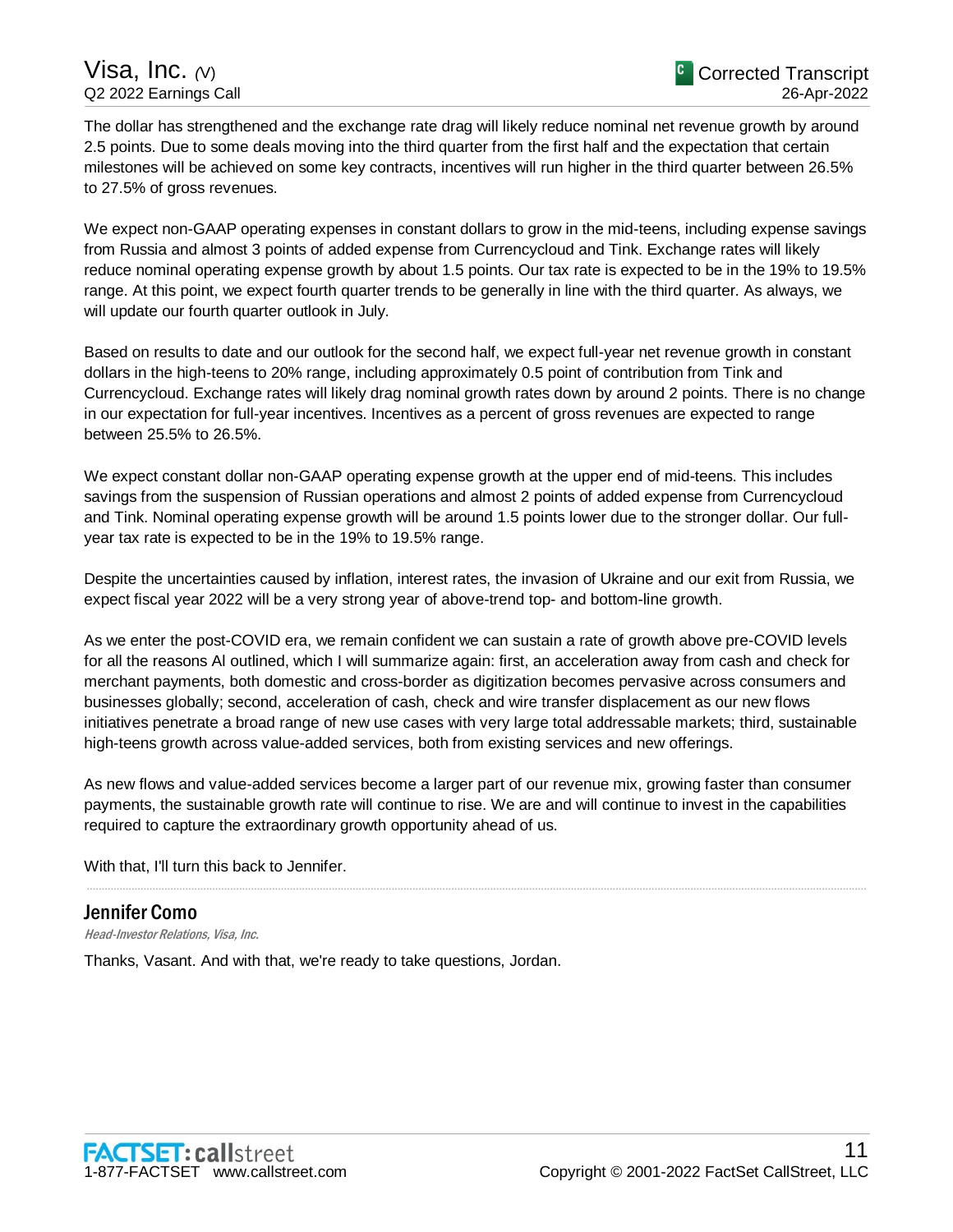# **QUESTION AND ANSWER SECTION**

**Operator**: [Operator Instructions] Our first question comes from Harshita Rawat from Bernstein. Your line is open.

.....................................................................................................................................................................................................................................................................

# Harshita Rawat

**Harshita Rawat**<br>Analyst, Sanford C. Bernstein & Co. LLC Quarter of the Community of the Community of the Community of the Community of the Community of the Community of the Community of the Community of the Community of

Hi. Good afternoon. Thanks for taking my question. Vasant, I want to ask about cross-border. So had the pandemic not happened, your cross-border volumes would have been at least 20% to 30% above 2019 levels if you just kind of go with historical run rates. Now, clearly, the travel recovery has been solid these past few months. My question is how important is it that Asia, specifically China, comes back for you to have cross-border travel, not just growing to 2019 levels, but eventually kind of returning to the pre-pandemic run rate of growth? Thanks.

.....................................................................................................................................................................................................................................................................

# Vasant M. Prabhu

**Vasant M. Prabhu**<br>Vice Chairman & Chief Financial Officer, Visa, Inc. And All and All and All and All and All and All and All and A

Yes, Harshita. That is a great question. As you know, two things we told you on the last call have remained true. One that generally countries around the world want to keep borders open, [mainland] China being one exception, and some restrictions in Japan, Korea and Taiwan. And I include Hong Kong also in that list. Other than that, you can travel pretty freely anywhere else in the world. Some of them need tests. Some don't even need tests. So, that's true. The second is the pent-up demand for travel remains very high. And early indications on summer bookings, et cetera, as you heard from other people, have been very good.

So in our sort of calculations, certainly, we've been surprised so far, even though we were bullish, with how fast things have recovered, as you saw after January, the recovery has been very robust. At this point, we're pretty optimistic that inbound to the US, which is still indexing only at 70 as of the end of March – as of the end of the second quarter, is on a good recovery track. There's still some recovery left in and out of Europe. So, those things will certainly help us get back to 2019 levels.

And you're absolutely right, I think the how fast and how far we get to where we should have been pre-pandemic will depend on Asia coming back. Asia indexed at under 40 in the second quarter. [mainland] China is an important part of Asia. It is still incredibly depressed. Japan, Korea and Taiwan are also important parts of Asian cross-border travel. Asia is recovering. We're seeing some good trends in Asia. Certainly, travel into parts of Asia, like India, Thailand, Indonesia, et cetera, Australia and New Zealand are picking up fast. But you're right. I mean getting all the way to 130 will depend on the remaining big travel components in Asia, which would be [mainland] China, Japan and Korea, really coming back. And we'll have to wait and see on that, and we'll update you on the next call.

.....................................................................................................................................................................................................................................................................

.....................................................................................................................................................................................................................................................................

# Harshita Rawat **Harshita Rawat**<br>Analyst, Sanford C. Bernstein & Co. LLC Quarter of the Company of the Company of Security Sanford C. Bernstein & Co. LLC

Thanks. Very helpful.

Jennifer Como **Jennifer Como**<br>Head-Investor Relations, Visa, Inc.  $\mathcal{A}$ 

Great. Next question, Jordan?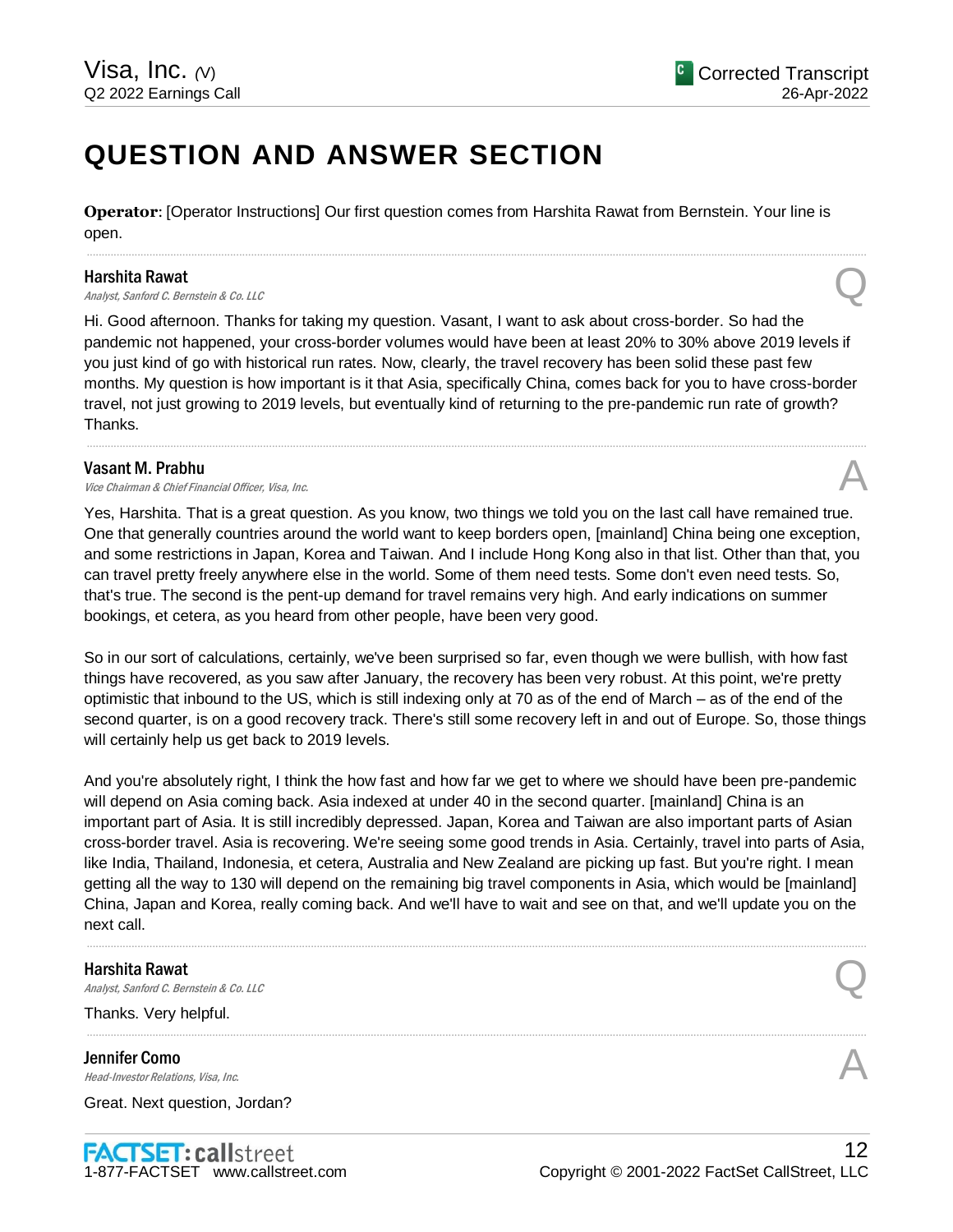**Operator**: Our next question comes from Lisa Ellis from MoffettNathanson. Your line is open.

Lisa Ellis<br>Analyst, MoffettNathanson LLC **Lisa Ellis**<br>Analyst, MoffettNathanson LLC

Hi. Good afternoon. Thanks for taking my question. I had a follow-up call – question on commercial cards. I think you called out that your commercial card volumes are running at 138% of 2019 levels. So pretty healthy growth there. Can you talk more broadly, I feel like this is maybe a piece of the business that doesn't get the attention it should, given how much cash and checks and wire and other forms of payment there still are in commercial. Can you maybe talk a little bit about the initiatives you've got underway to accelerate the digitization or the converting more of these B2B payments into cards? Thank you.

.....................................................................................................................................................................................................................................................................

.....................................................................................................................................................................................................................................................................

# Alfred F. Kelly

**Alfred F. Kelly**<br>Chairman & Chief Executive Officer, Visa, Inc.  $\mathcal{A}$ 

Well, thank you, Lisa. This B2B segment is about \$122 trillion opportunity of which \$20 trillion is in the carded space. And then a \$10 trillion in the cross-border space. So in the carded space, we already are the largest provider of commercial card volume. And our focus has continued to be on growing the number of issuers that are issuing commercial cards because it's a lot less than the number of people issue consumer card. And we're also very focused on the travel and fuel use cases in addition to obviously purchasing cards and corporate cards which are a more traditional element of this carded B2B space.

We're also trying to continue to grow acceptance. There are acceptance gaps in the commercial space that hold us back from getting all the volume that we could potentially get. We're making strides but there's still a ways to go in terms of having an acceptance footprint that mirrors the type of broad-based acceptance footprint that we have on the commercial side. It's a very important part of the business. It has attractive yields. It generally has the ability to – it was growing faster than consumer prior to COVID. And we believe that it can grow faster than consumer when we get back to a more normal time post the pandemic. And obviously, one big factor there would be the pace at which business travel returns.

In the cross-border space, obviously our major thrust there is B2B Connect and our major focus on B2B Connect continues to be to grow out the network by having more and more banks in more and more countries involved in the network. And that has been and continues to be our focus more so than driving transactions at this point. Our belief is that once we get the network to a level where it is quite robust, the transaction flow will happen fairly quickly. So those are some of the things that we're focused on to try to drive this very, very important space which I continue to believe is an enormous opportunity for us going forward.

.....................................................................................................................................................................................................................................................................

# Lisa Ellis **Lisa Ellis**<br>Analyst, MoffettNathanson LLC Terrific. Thank you. ..................................................................................................................................................................................................................................................................... Jennifer Como **Jennifer Como**<br>Head-Investor Relations, Visa, Inc.  $\mathcal{A}$ Next question, Jordan? .....................................................................................................................................................................................................................................................................

.....................................................................................................................................................................................................................................................................

**Operator**: Our next question comes from Tien-Tsin Huang from JPMorgan. Your line is open.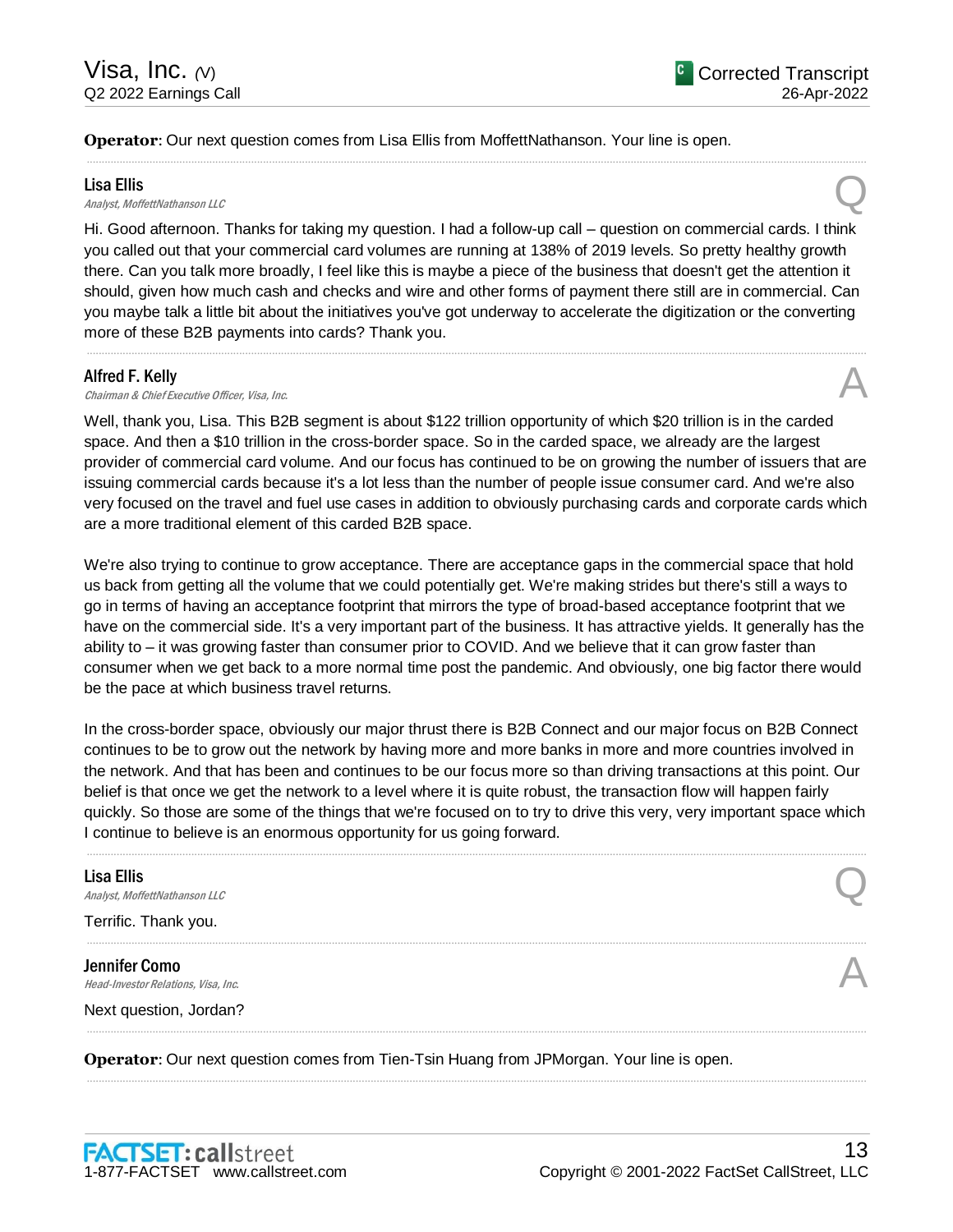# Tien-Tsin Huang

**Tien-Tsin Huang**<br>Analyst, JPMorgan Securities LLC

Hey. Thank you so much. Very strong broad-based results, which is what I want to ask about. With you far exceeding your revenue outlook, looks like the client incentive landed at the very low end of your expectations. So just want to make sure I understand the relative performance there between the two. Is that simply – is it simply that the upside in revenue brings with it very little incentives pressure? Or is it more complicated than that?

.....................................................................................................................................................................................................................................................................

# Vasant M. Prabhu

**Vasant M. Prabhu**<br>Vice Chairman & Chief Financial Officer, Visa, Inc. And All and All and All and All and All and All and All and A

No, it's two things, Tien-Tsin, as I said in the comments. Number one, you saw that our cross-border recovery in the quarter was stronger than we expected. We did expect a good recovery, but this was stronger than we expected. That improves our mix. But even with the strong recovery, our mix of cross-border is still lower than it was pre-pandemic. So the mix affects the percentage. As you know the percentage is numerator and denominator. When cross-border grows disproportionately the denominator grows without a commensurate increase in the numerator just given the nature of how many of our incentives work. And that helps that percentage. And that's why the percentage came in the lower end of the range.

The second reason is there are all these timing factors. Timing factors in terms of renewals. Timing as in when we recognize incentives linked to achieving certain milestones that contracts have. And that has pushed some of those incentives into the third quarter. So we expected third quarter to run above the upper end of the range so to speak. For the full year, we still expect to be in the range we gave you. So it's all driven by a combination of mix and timing.

.....................................................................................................................................................................................................................................................................

# Alfred F. Kelly

**Alfred F. Kelly**<br>Chairman & Chief Executive Officer, Visa, Inc.  $\mathcal{A}$ 

The only thing I would add, Tien-Tsin, you followed us for a while. I mean there is art and science to this in forecasting it. A lot of times, dealing with the timing point that Vasant is talking about, we make assumptions about when deals will get done. We then make assumptions about how long it will take to get a deal launched or get a migration going. And then we make assumptions about the performance of that particular deal. The odds of us getting all of that right across hundreds of deals that happen during the course of the year makes this not the easiest thing to always forecast. But I think we do a largely good job, but the explanation that Vasant gave about why it came in the low end this quarter is those main two factors of timing and mix, driven by outperformance across border.

.....................................................................................................................................................................................................................................................................

.....................................................................................................................................................................................................................................................................

.....................................................................................................................................................................................................................................................................

.....................................................................................................................................................................................................................................................................

# Tien-Tsin Huang

**Tien-Tsin Huang**<br>Analyst, JPMorgan Securities LLC

Yeah. No I get it. And we've learned a lot observing that as we go. So thanks for walking through it.

# Alfred F. Kelly **Alfred F. Kelly**<br>Chairman & Chief Executive Officer, Visa, Inc.  $\mathcal{A}$

Thank you.

Jennifer Como **Jennifer Como**<br>Head-Investor Relations, Visa, Inc. And the set of the set of the set of the set of the set of the set of the set of the set of the set of the set of the set of the set of the set of the set of the set of

Next question, Jordan?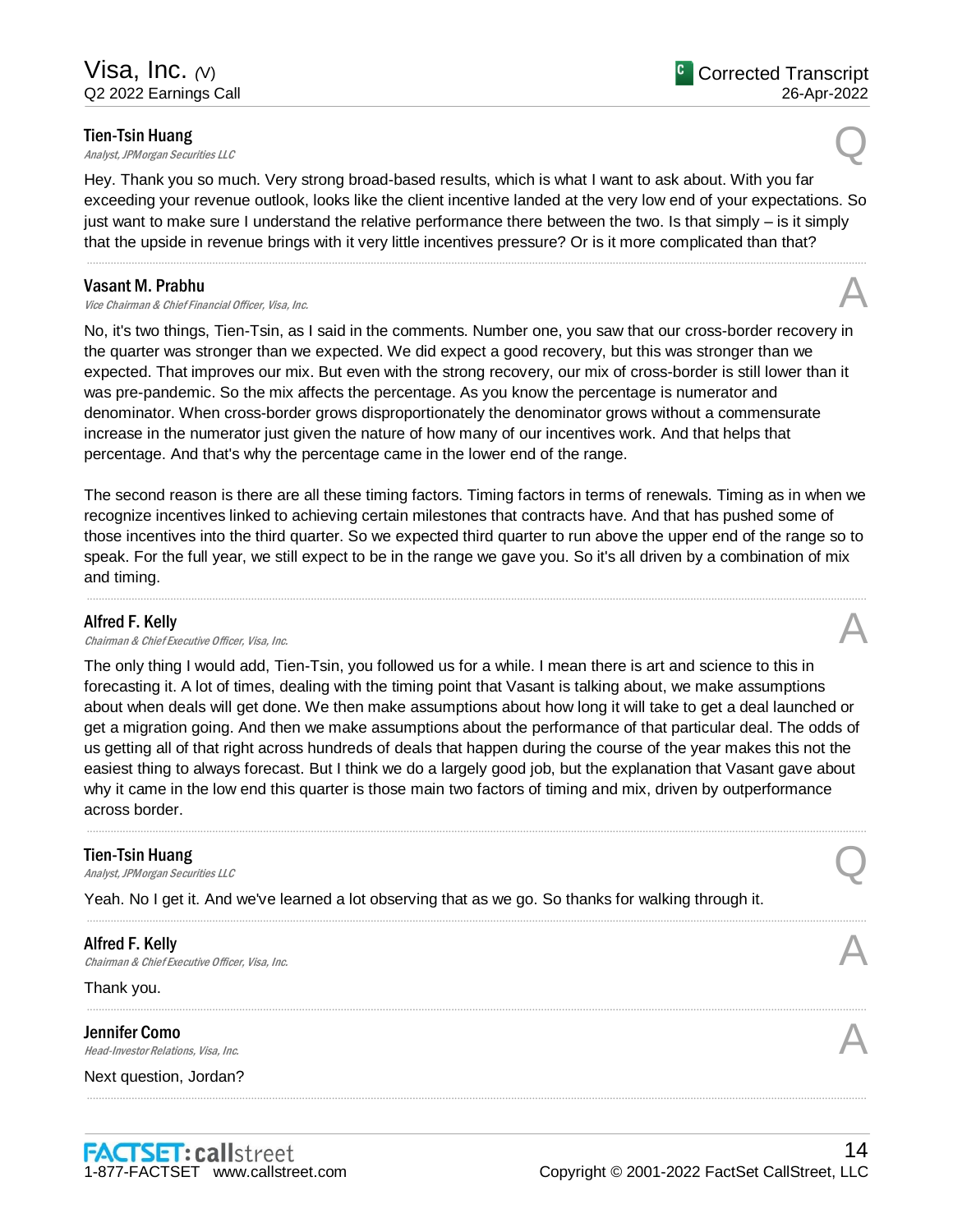# **Operator**: Our next question comes from Sanjay Sakhrani from KBW. Your line is open.

#### Sanjay Sakhrani

**Sanjay Sakhrani**<br>Analyst, Keefe, Bruyette & Woods, Inc. Quality Contains a set of the Manalyst, Keefe, Bruyette & Woods, Inc.

Thanks. Vasant, you spoke to the 4 percentage point impact to second half from Russia. And obviously, it seems like you're able to overcome some of that with the stronger cross-border trends. Maybe you can just parse through a little bit of the impact to EPS in the flow through for us. I know there's some expenses that you mentioned that can offset Russia. Maybe just help us through that. Thank you.

.....................................................................................................................................................................................................................................................................

.....................................................................................................................................................................................................................................................................

## Vasant M. Prabhu

**Vasant M. Prabhu**<br>Vice Chairman & Chief Financial Officer, Visa, Inc. And All and All and All and All and All and All and All and A

Sure. So it is a 4 point revenue impact from Russia. So that's pretty much what the revenue impact would be. We gave you a sense of what our revenue expectations are for the quarter in constant dollar, upper end of mid-teens. If it hadn't been for Russia, you'd have added 4 points to that. So it's still strong despite that. And as you said, it's because the loss of Russia is offset to some degree by the cross-border business being stronger.

We have a similar issue or similar impact on the expense side. Mid-teens expense growth helped by Russian expenses going away. There are two main Russian expenses that go away. We used to pay the processor in Russia for processing transactions. We no longer have to pay them. Obviously, when you're in business, you do marketing and provide a bunch of other services. Some of our personnel-related costs in Russia will remain. We made some commitments to our employees in Russia about other roles. So those don't all go away. So that does reduce our expenses in the second half, probably in the range of about 2 to 3 points.

On the other hand, we do have Tink and Currencycloud now that are coming in, which were not there last year. And that's about 3 points. So it sort of washes and goes in the other direction.

And then, finally, exchange rates will help expenses to the tune of about 1.5 points. So those are all the moving parts. Our expenses would have been probably 2 to 3 points higher if Russia had not been – if operations in Russia had not been suspended.

.....................................................................................................................................................................................................................................................................

.....................................................................................................................................................................................................................................................................

## Sanjay Sakhrani

**Sanjay Sakhrani**<br>Analyst, Keefe, Bruyette & Woods, Inc. Quality Contains a set of the Manalyst, Keefe, Bruyette & Woods, Inc.

Okay. Great. And you probably get more flow through from the cross-border outperformance. Correct?

**Vasant M. Prabhu**<br>*Vice Chairman & Chief Financial Officer, Visa, Inc.* **Vasant M. Prabhu**<br>Vice Chairman & Chief Financial Officer, Visa, Inc. And All and All and All and All and All and All and All and A

Well, partially. Mainly because the incentives that go with it tend to be lower, and it's a higher yielding business. .....................................................................................................................................................................................................................................................................

.....................................................................................................................................................................................................................................................................

.....................................................................................................................................................................................................................................................................

## Alfred F. Kelly

**Alfred F. Kelly**<br>Chairman & Chief Executive Officer, Visa, Inc.  $\mathcal{A}$ 

Yes.

Sanjay Sakhrani **Sanjay Sakhrani**<br>Analyst, Keefe, Bruyette & Woods, Inc. Quality Contains a set of the Manalyst, Keefe, Bruyette & Woods, Inc.

Okay. Great. Thank you.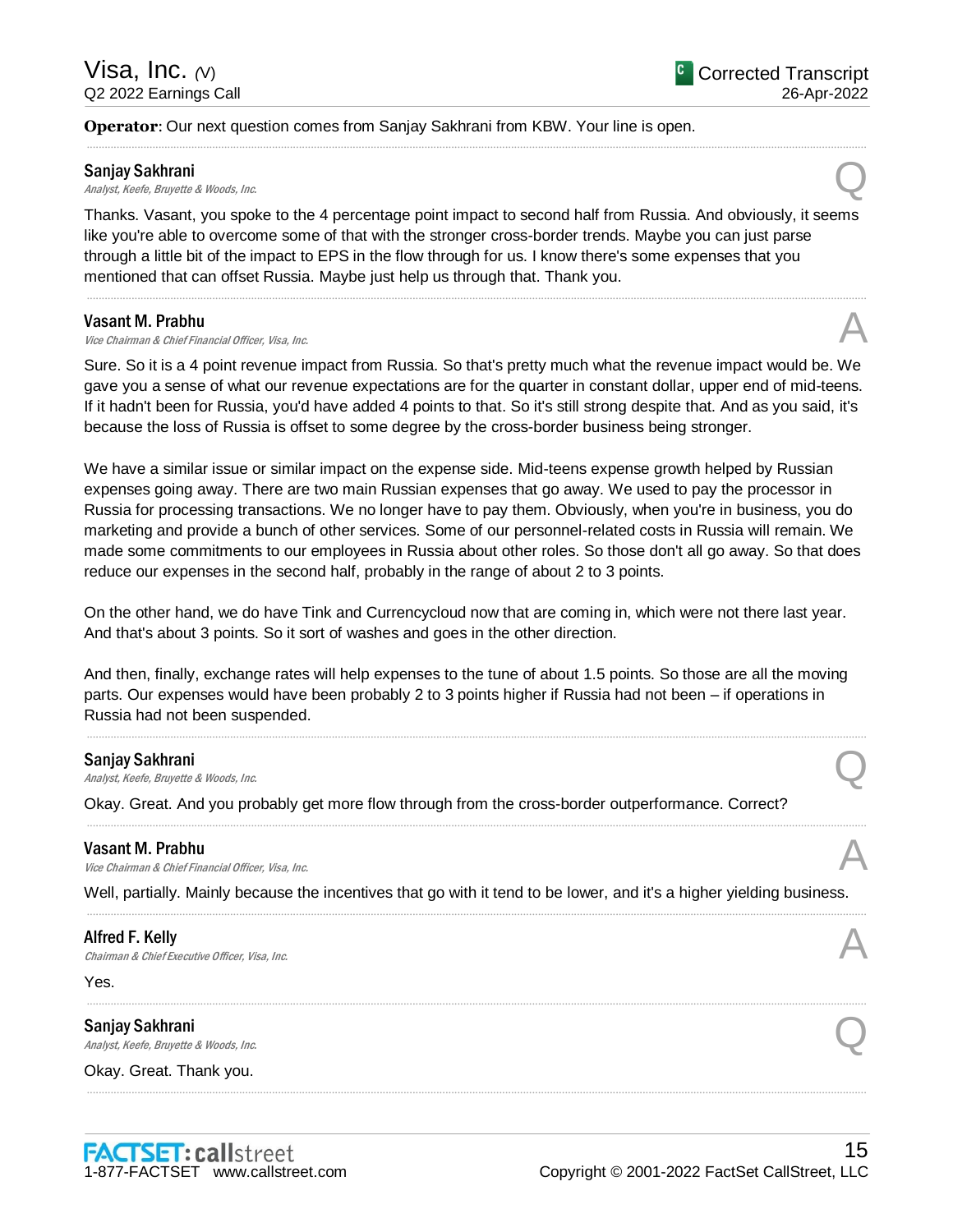Jennifer Como

**Jennifer Como**<br>Head-Investor Relations, Visa, Inc.  $\mathcal{A}$ 

Next question, Jordan?

**Operator**: Our next question comes from Darrin Peller from Wolfe Research. Your line is open.

# Darrin Peller

**Darrin Peller**<br>Analyst, Wolfe Research LLC

Hey. Thanks, guys. Listen, it's great to see your constant currency guidance increase for the full year despite what's obviously happening in Russia, Ukraine. And an organic end to some degree with the small help from acquisitions. Just to be clear, we're still getting a follow up from a couple of investors asking to make sure that includes the impact for the full year of Russia as well, right?

.....................................................................................................................................................................................................................................................................

.....................................................................................................................................................................................................................................................................

And then, Al, I just want to double-check. I mean, you guys continuously highlight the potential to exit the pandemic at an accelerated growth rate. And I'm sure it has a lot to do with the new flows and some of the new services opportunities you're seeing grow so well. Can you just reiterate on that and just go into a little more detail on what gives you the confidence there and what kind of growth rates you should be able to achieve?

.....................................................................................................................................................................................................................................................................

# Alfred F. Kelly

**Alfred F. Kelly**<br>Chairman & Chief Executive Officer, Visa, Inc.  $\mathcal{A}$ 

I think the biggest thing, Darrin, for me is we didn't take the last couple years off in terms of going out and trying to convert business, sign fintechs, increase our business with traditional partners. We also have phenomenally grown our acceptance footprint in certain parts of the world. So there's actions that we have taken that you haven't seen the flow through because of the fact that the pandemic had, in many cases, suppressed spending.

But as I think we come out of the pandemic, you'll see the flow through of the various actions that we took. And then I think the pandemic itself has accelerated people's usage of the card not present in e-commerce. I think that's a sustaining model that's going to help drive growth on a going-forward basis as well.

So I think we're going to see ourself taking advantage of that. And then, certainly, we have continued to add use cases to things like Visa Direct. We've continued to build out our risk and identity tools. We've continued to grow our Visa consulting service. So I think that my view is that the market hasn't seen the flow through of a lot of the investments – the full flow through of a lot of the investments that we've made over the last 27 months or so when we've been operating in this kind of odd world driven by the pandemic. And I think that as we start to come into a more normal environment, I think you're going to see it. So that's the biggest factor. Vasant, do you want to address Darrin's first question on, I guess it was Russia?

.....................................................................................................................................................................................................................................................................

## Vasant M. Prabhu

**Vasant M. Prabhu**<br>Vice Chairman & Chief Financial Officer, Visa, Inc. And All and All and All and All and All and All and All and A

Yeah. Yes, Darrin. Our full-year outlook incorporates the impacts of Russia in the second half. It reflects the fact that the second quarter was as strong as it was. So when you look at the first half and what growth we had in the first half, despite the impact of Russia on the second half in constant dollars, we still expect to be in the high teens to 20%.

.....................................................................................................................................................................................................................................................................

# Darrin Peller **Darrin Peller**<br>Analyst, Wolfe Research LLC

**FACTSET: callstreet** 1-877-FACTSET www.callstreet.com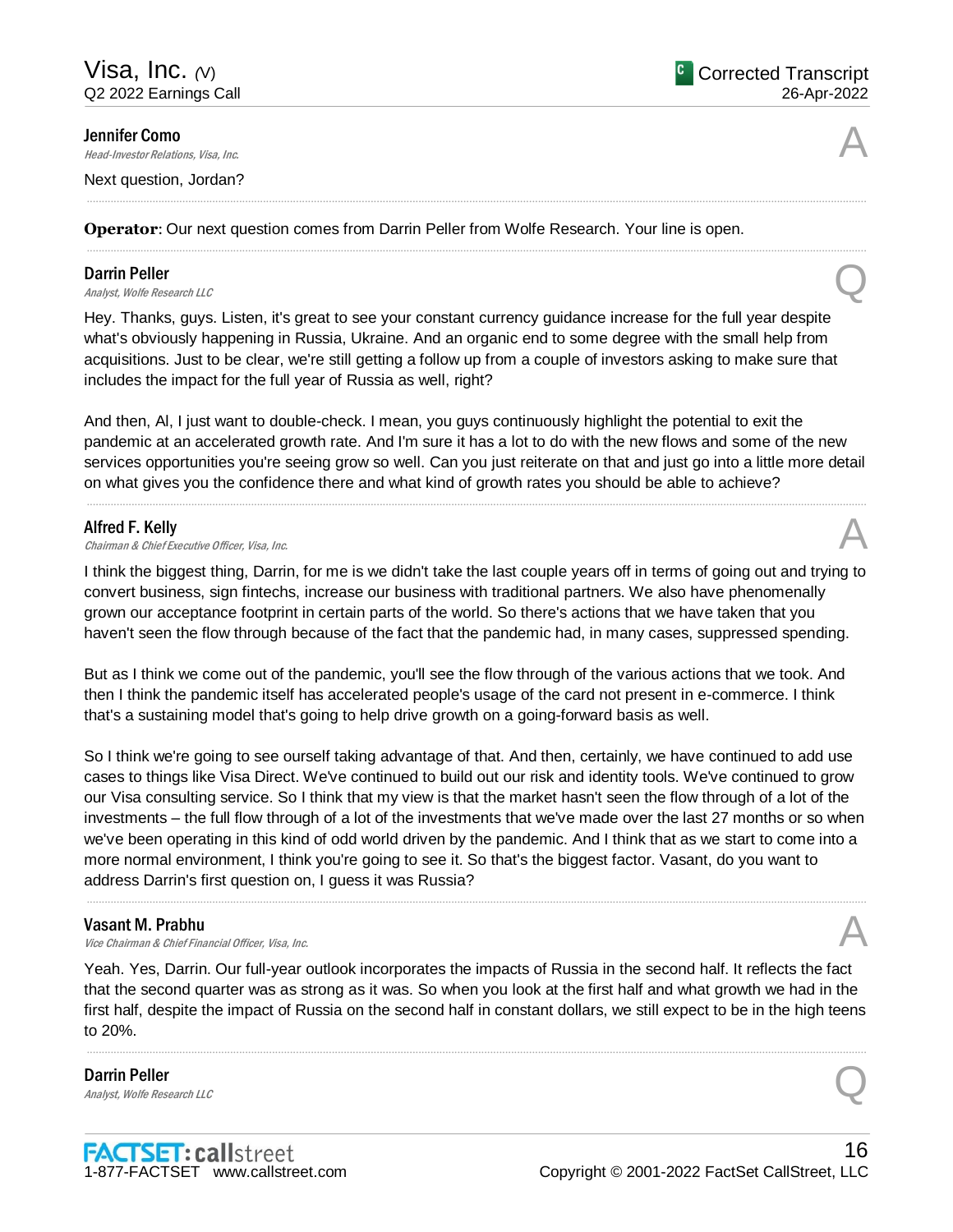#### Great. All right. Thanks a lot, guys.

#### Jennifer Como

**Jennifer Como**<br>Head-Investor Relations, Visa, Inc.  $\mathcal{A}$ 

Great. Jordan, may we please have the next question?

**Operator**: Our next question comes from Ashwin Shirvaikar from Citi. Your line is open.

# Ashwin Vassant Shirvaikar **Ashwin Vassant Shirvaikar**<br>Analyst, Citigroup Global Markets, Inc. Quarter of Analyst, Citigroup Global Markets, Inc.

Thank you. Good evening, guys. Al, Vasant, great quarter. I wanted to just shift gears away from cross-border and ask about Tink and how you intend to use Tink, grow it, including both geographical growth and functional proliferation as it relates to debit, Visa Direct broad payments functionality. Things like that.

.....................................................................................................................................................................................................................................................................

.....................................................................................................................................................................................................................................................................

.....................................................................................................................................................................................................................................................................

.....................................................................................................................................................................................................................................................................

#### Alfred F. Kelly

**Alfred F. Kelly**<br>Chairman & Chief Executive Officer, Visa, Inc.  $\mathcal{A}$ 

Thank you. This is a reminder for everybody. I highlighted Tink in my remarks, but I didn't talk about that fact that it's got thousands of developers on the other side of the 3,400 banks that I did cite. And today it operates in 18 markets across Europe. Its revenue model is largely a per API call although there are some subscription bases on some of its value-added services. Our goal is to position ourselves in the middle of open banking in the place, in the world where it's most advanced, which is Europe.

And we believe that our complimentary capabilities will help drive adoption of Tink's capabilities and provide incremental value to clients. Clearly our – maybe not clearly – but I'll make it clear. Our focus initially is going to be on Europe. That's where Tink is strong. That's where it's got a large presence. And that's where we think that we can be additive in terms of driving their business forward.

But certainly, we anticipate and anticipated when we looked at Tink and made the decision to buy it, that we will leverage its capabilities and extend their capabilities to other markets. But we want to make sure that our investment is focused. We never like to peanut butter our investment across too many places at one time. So it's better we think to perfect our partnership together in the place where we both have strength, which is Europe. And we'll go from there.

.....................................................................................................................................................................................................................................................................

.....................................................................................................................................................................................................................................................................

.....................................................................................................................................................................................................................................................................

# Ashwin Vassant Shirvaikar Ashwin Vassant Shirvaikar<br>Analyst, Citigroup Global Markets, Inc. Quarter of the Control of the Control of the Control of the Control of

Thank you for that.

Jennifer Como **Jennifer Como**<br>Head-Investor Relations, Visa, Inc.  $\mathcal{A}$ 

Great. Next question, Jordan?

**Operator**: Our next question comes from Jason Kupferberg with Bank of America. Your line is open.

Jason Kupferberg Analyst, BofA Securities, Inc.

 $\overline{C}$ 



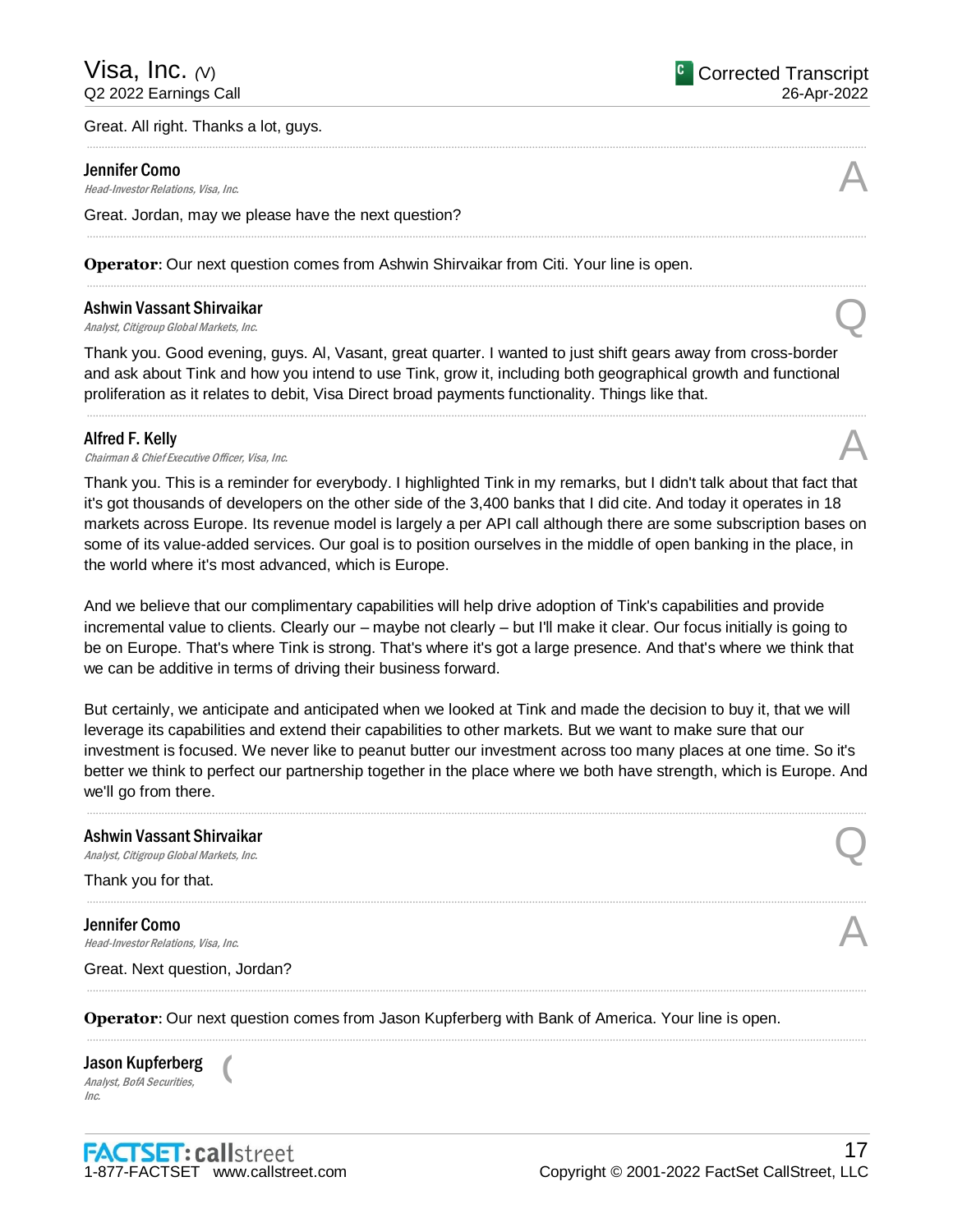Visa, Inc. *(*V) Q2 2022 Earnings Call

Thank you, guys. So I was just curious for the quarter itself here in Q2, I think you would expect the net revenue growth to be at the high end of high teens. Obviously, that was before the war started. You ended up in the mid-20s. So I'm just curious in terms of order of magnitude, like which revenue lines really surprised you the most to the upside. To what extent was inflation a meaningful contributor? And then, it sounded like maybe you pulled forward some Russia service revenues. I think, Vasant, you made a comment there. I was hoping you can maybe quantify that piece as well. Thank you.

.....................................................................................................................................................................................................................................................................

# Vasant M. Prabhu

**Vasant M. Prabhu**<br>Vice Chairman & Chief Financial Officer, Visa, Inc. And All and All and All and All and All and All and All and A

Sure. So, the primary factors that allowed the quarter to be stronger than we expected was clearly international revenues. And international revenues were not only stronger in terms of cross-border volumes being stronger than we expected. The recovery was from 71 to about 94 indexed to 2019 between the end of January and March, which was clearly very, very strong. So, that definitely was one of the outperformers. Because of the war in Ukraine, currency volatility was also high. And the fact that cross-border business helps volumes, add-in currency volatility and our treasury revenues were also higher than we expected. So, those were two major contributors.

And on the service line, as you know, we recognize service fees with a lag. In the case of Russia, because operations were being suspended, we were able to bill and collect revenues for the second quarter through when we suspended operations. And that added probably – it would be less than 1 point to revenues, maybe a little over 0.5 point. So, that did help. But other than that, it was all driven by just strength across the board. Valueadded services performed very well, too.

.....................................................................................................................................................................................................................................................................

.....................................................................................................................................................................................................................................................................

.....................................................................................................................................................................................................................................................................

.....................................................................................................................................................................................................................................................................

# Jason Kupferberg **Jason Kupferberg**<br>Analyst, BofA Securities, Inc. Quality of the Control of the Control of the Control of the Control of the Control of the Control of the Control of the Control of the Control of the Control of the Contro

That's great color. Thank you.

A

Jennifer Como Head-Investor Relations, Visa, Inc.

Next question, Jordan?

**Operator**: Our next question comes from Bob Napoli with William Blair. Your line is open.

## Robert Napoli

**Robert Napoli**<br>Analyst, William Blair & Co. LLC

Thank you, and good afternoon. I mean, Visa has obviously been consistently active on the M&A front and on venture investing. With valuations down, should we expect to see Visa being more active in both areas? And if so, what areas, products, geographies, I guess, verticals would be most attractive for Visa incrementally to add to invest?

.....................................................................................................................................................................................................................................................................

# Alfred F. Kelly

**Alfred F. Kelly**<br>Chairman & Chief Executive Officer, Visa, Inc.  $\mathcal{A}$ 

Well, Bob, I'll start, and Vasant can add any color he wants. We still have a stated preference for whatever we can do ourselves to do it ourselves. That said, we have a very robust and qualified corporate development function that looks at all kinds of various possibilities. And we're in constant review of various lists to determine what might be of interest and what might not be of interest, where we can do it faster and get people who have unique skills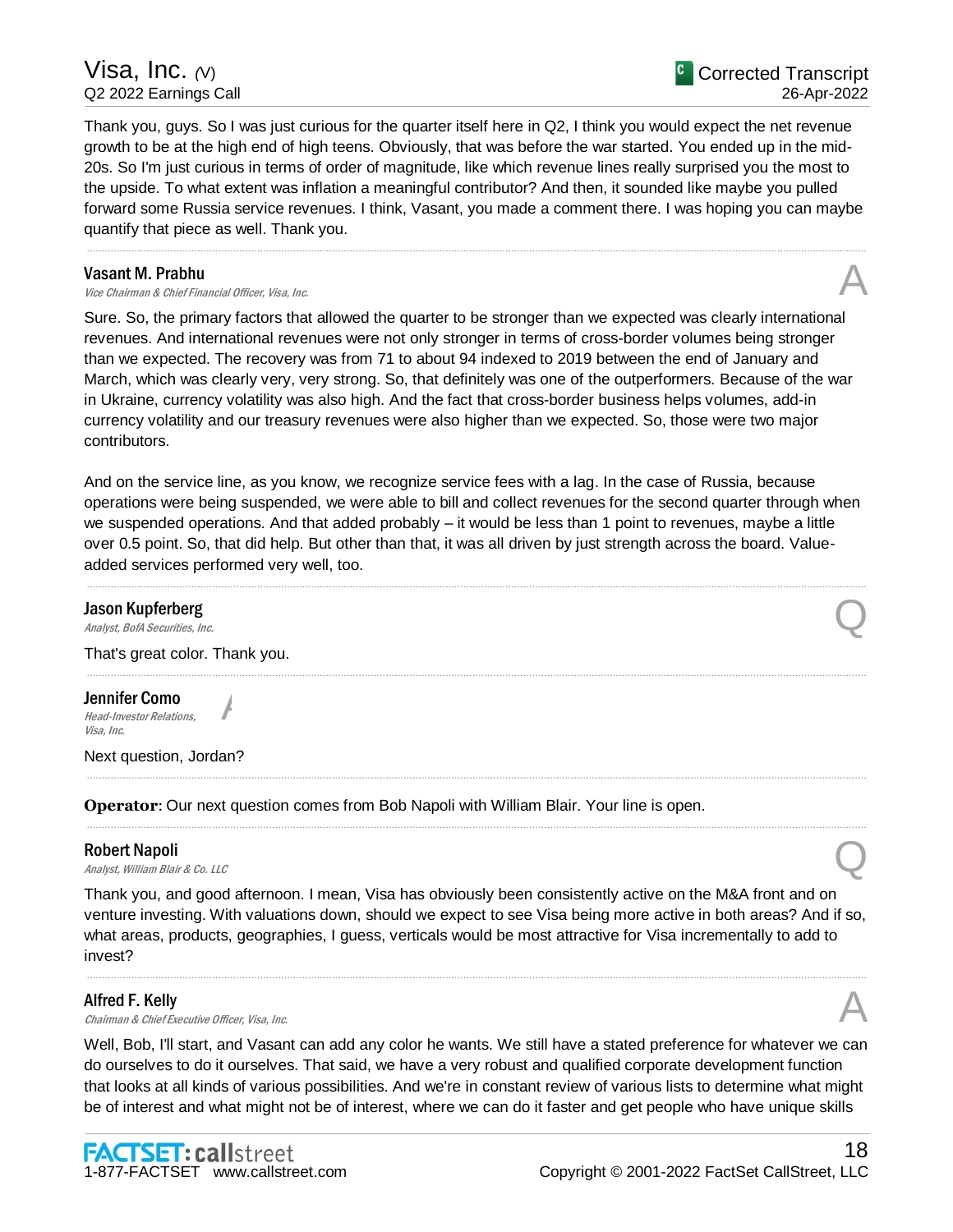that we might not have. And we can build that – it's just much faster than building the capability ourselves. We'll certainly look to buy.

And without getting too specific, I think that continuing to grow our toolbox as it relates to new flows and valueadded services and things that would help us do that would be certainly areas that would be attractive to us. I probably wouldn't want to say more than that at this point.

The only other thing I'd say is that we're really not – we don't really look to be an active venture investor. Many of our – and most of our investments, or things where we're following on a commercial agreement – and often when we do a commercial agreement with a smaller player, they ask us for us to endorse them a bit by making a small investment so they can add us to the roster of players that are investors in their company. But we're not out there speculating and looking for just venture investments. The vast majority of them – and Vasant can add or delete – almost 100% of them are because we've got a commercial deal in place first. That's the most important aspect to us. Vasant, anything you want to add?

.....................................................................................................................................................................................................................................................................

#### Vasant M. Prabhu

**Vasant M. Prabhu**<br>Vice Chairman & Chief Financial Officer, Visa, Inc. And All and All and All and All and All and All and All and A

No. I think what you will see in the future is more of what you've seen in the past. Acquisitions that can add to our capabilities, like Tink did, like Currencycloud did. Expand the suite of services we can offer, which is what both Tink and Currencycloud do. Acquisitions where we decide it's faster or cheaper to buy than to build. And in some cases, it could be acquisitions that expand the scope of an existing service, like Earthport did, with our payouts business around the world.

And yes, to the extent that the correction we're seeing in public markets carries over to private markets over a period of time, certainly, we expect to be more active. And we have no specific objectives in terms of we're going to do X amount in acquisitions every year. It's going to be based on what makes sense to do and where we can create value.

.....................................................................................................................................................................................................................................................................

.....................................................................................................................................................................................................................................................................

.....................................................................................................................................................................................................................................................................

.....................................................................................................................................................................................................................................................................

## Robert Napoli

**Robert Napoli**<br>Analyst, William Blair & Co. LLC

Thank you.

Jennifer Como **Jennifer Como**<br>Head-Investor Relations, Visa, Inc.  $\mathcal{A}$ 

Next question, Jordan?

**Operator**: Our next question comes from Timothy Chiodo with Credit Suisse. Your line is open.

## Timothy Chiodo

**Timothy Chiodo**<br>Analyst, Credit Suisse Securities (USA) LLC

Great. Thanks a lot for taking the question. I want to touch on Visa Direct. Clearly, it's a much bigger, but still fastgrowing portion of your business. You talked a little bit about the growth this quarter and the Russia impact, and you also mentioned it as the second largest geographic market. Maybe you can talk a little bit about that geographic mix and list some maybe the other large markets, but more importantly maybe the markets where there is a big opportunity?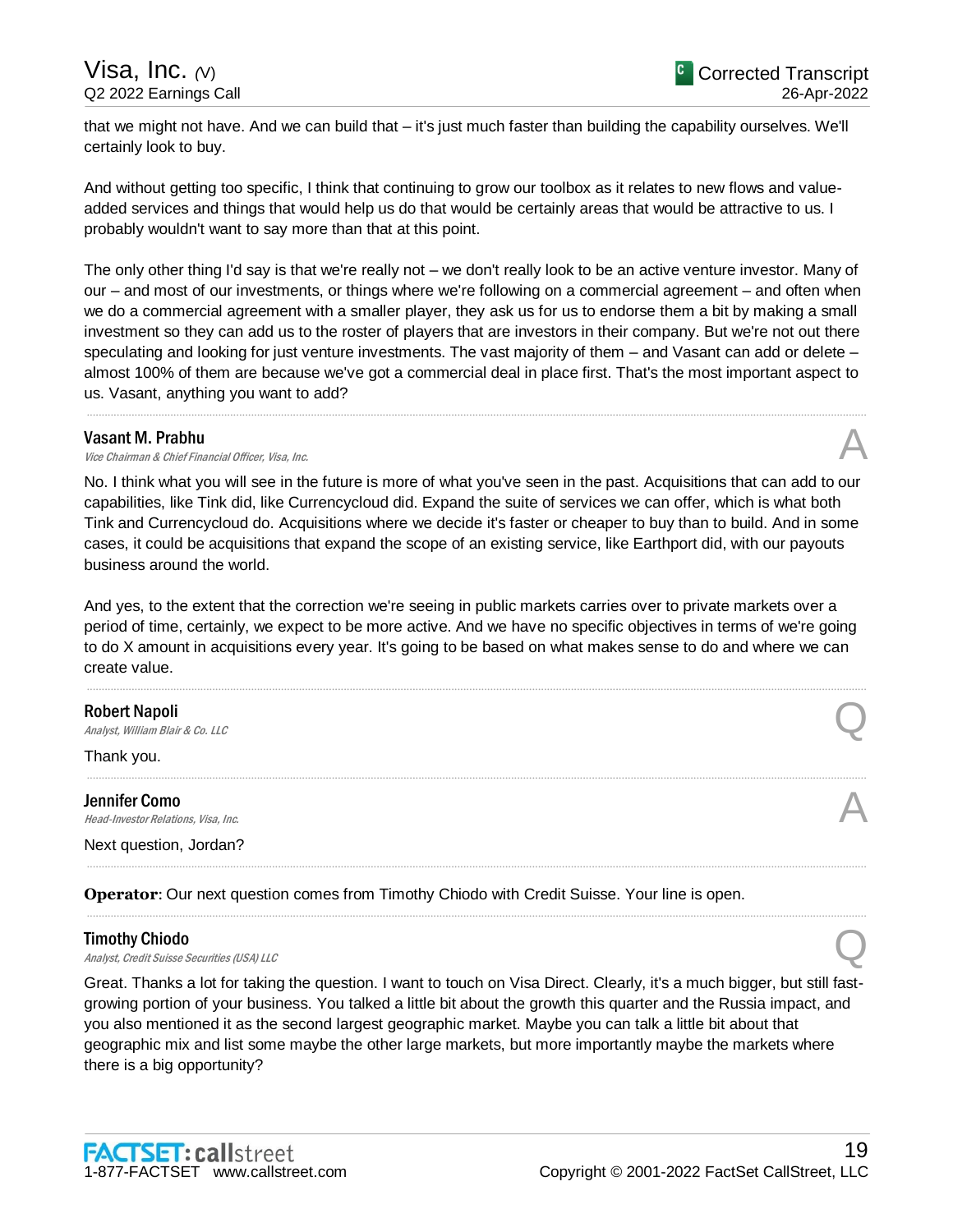And the brief follow-up would be, if you could just recap the mechanic around your ability to, of course, send to Visa credentials, but also how does it work when you want to send to a Mastercard credential and that capability. Thanks a lot.

.....................................................................................................................................................................................................................................................................

# Alfred F. Kelly

**Alfred F. Kelly**<br>Chairman & Chief Executive Officer, Visa, Inc.  $\mathcal{A}$ 

For competitive reasons, I'd be reluctant to get too into the weeds on this. But obviously, our biggest market is the United States. Russia was our second largest market. And then there's a number of markets across the world that are – maybe half dozen to 10 that are somewhat together in terms of size that they represent. And our focus at this stage is to; A, build greater penetration of the use cases that we have today; secondly, to develop new use cases; and thirdly, to grow the geographic footprint of all of our use cases.

And we have built up a team completely focused on Visa Direct. We do utilize our account executives around the world as our front-line sales agents. And then from there, we'll bring in solution experts who know much more about the specifics of Visa Direct. So, basically, I talked about payouts and remittances. We're continuing to look at the ability to pay gig economy workers, which is a growing and – hugely growing segment around the world. We're looking at global money movement use cases beyond the ones that I've talked about in P2P, which we've talked about before. We're looking at digitizing disbursements by replacing checks and slow ACH wherever we can around the world.

The reality is that I think there are applications everywhere, and one of our challenges, especially as we look to replace some of the volume from Russia, is going be determined where to invest versus having to find places to invest. There are plenty of places to invest which is the great news. We're just going to have some work to do to figure out exactly where the hottest opportunities are to drive transaction growth for us as we look forward at various use cases.

# Timothy Chiodo

**Timothy Chiodo**<br>Analyst, Credit Suisse Securities (USA) LLC

Excellent. Thank you. And were you able to help on that mechanical one around maybe the difference in terms of mechanics or economics when you send to a Mastercard credential? .....................................................................................................................................................................................................................................................................

.....................................................................................................................................................................................................................................................................

# Vasant M. Prabhu

**Vasant M. Prabhu**<br>Vice Chairman & Chief Financial Officer, Visa, Inc. And All and All and All and All and All and All and All and A

Yeah. It's part of our network of network's approach, so we're network agnostic. And acquisitions like YellowPepper and what we did with Earthport are the kinds of capabilities that allow us to send to any credential including a bank account as part of we'll get your money there and part of the way maybe on the rail that's not ours.

.....................................................................................................................................................................................................................................................................

.....................................................................................................................................................................................................................................................................

.....................................................................................................................................................................................................................................................................

# Timothy Chiodo

**Timothy Chiodo**<br>Analyst, Credit Suisse Securities (USA) LLC

Great. Okay. Well, thank you for all the help and disclosure on Visa Direct. We appreciate it.

# Jennifer Como **Jennifer Como**<br>Head-Investor Relations, Visa, Inc.  $\mathcal{A}$

Great. Next question, Jordan?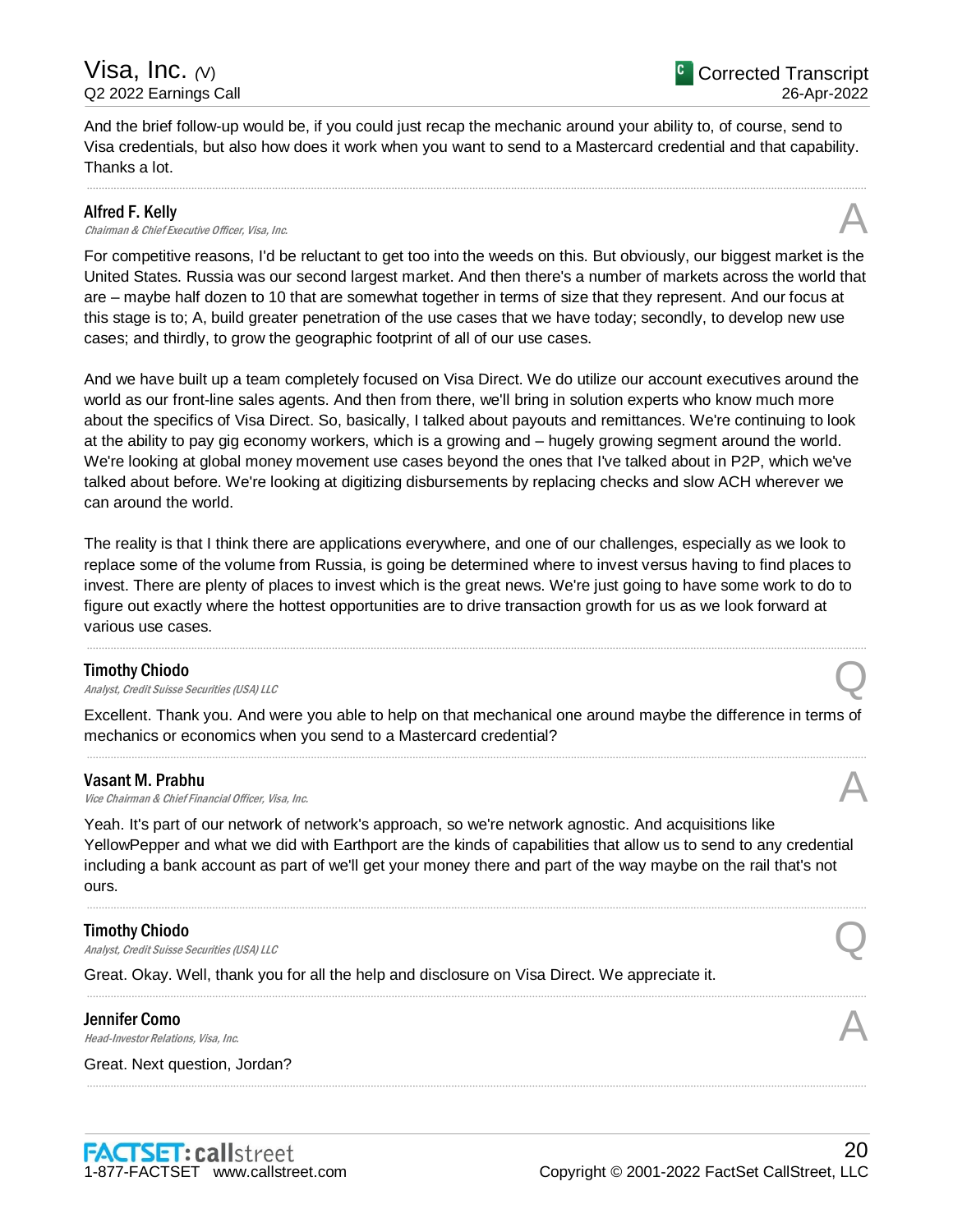**Operator**: Our next question comes from James Faucette from Morgan Stanley. Your line is open.

#### James E. Faucette

**James E. Faucette**<br>Analyst, Morgan Stanley & Co. LLC Quarter of the Control of the Control of the Control of the Control of the Co

Thank you very much. Appreciate all the details and color. Wanted to – gotten a few questions from investors just around the impact that inflation may be having. And, A, can you help quantify it maybe how that's benefiting Visa? But also, and maybe more importantly, can you talk about if you're seeing any shift in spending behavior by consumers and that mix between discretionary and nondiscretionary spend, and if that has any impact at all on how you're formulating your outlook? Thanks.

.....................................................................................................................................................................................................................................................................

.....................................................................................................................................................................................................................................................................

## Alfred F. Kelly

# **Alfred F. Kelly**<br>Chairman & Chief Executive Officer, Visa, Inc.  $\mathcal{A}$

So there are – inflation has some puts and takes on our business, service fees and international fees are basis points on volume. So inflation typically lifts transaction size. But offsetting that, incentives are also tied to volume, so there's some offset to that lift. Fuel prices go up. But then on the other hand, sometimes consumers tend to moderate their buying in times of large increases in gas to the degree that over time, if it was to happen, the dollar was to weaken, that increases inbound cross-border flows. And the US inbound corridor is one of our largest and higher-yielding corridors. Expenses for personnel and marketing, professional fees could go up. But I'd say two things and then ask Vasant to add anything he wants.

So far, we're not, as I said and I think Vasant said in his remarks, we're really not seeing much impact that's causing us any concern in our numbers. And then the last thing I'd say, net-net historically inflation has been positive for us.

.....................................................................................................................................................................................................................................................................

## Vasant M. Prabhu

**Vasant M. Prabhu**<br>Vice Chairman & Chief Financial Officer, Visa, Inc. And All and All and All and All and All and All and All and A

Yeah. Just to add to what Al said, I mean, we clearly have seen – we've seen ticket sizes go up in the US in particular in Europe. But it's not all inflation. Some of it is mix. It's mix driven by the fact that the card present transactions, which often tend to be smaller transactions have not yet fully come back. It's mix also because ecommerce transactions, even when you do everyday purchases, can be larger ticket sizes. We could even see ticket sizes go down in inflationary times as card present comes back. So as Al said, there's multiple impact from inflation. Net-net, it's a positive for us.

We have not seen any impact on discretionary spending that we can discern. If anything, discretionary spending, especially from affluent consumers and credit cardholders, has been going up quite healthily. So in general, there isn't any evident impact on inflation, but obviously, we'll keep looking for it.

.....................................................................................................................................................................................................................................................................

# Alfred F. Kelly

**Alfred F. Kelly**<br>Chairman & Chief Executive Officer, Visa, Inc.  $\mathcal{A}$ 

James, I'll just share one quick data point with you. We recently looked at restaurant spending by various strata. And the highest performing strata in terms of growth is the \$100 to \$300 ticket price, and the second best performing strata was over \$300. So that just gives you some sense. That's very recent data of the affluent being back in the market and not afraid to spend in important spend category.

.....................................................................................................................................................................................................................................................................

## James E. Faucette

**James E. Faucette**<br>Analyst, Morgan Stanley & Co. LLC Quarter of the Control of the Control of the Control of the Control of the Co

That's great. Thanks, Al. Thanks, Vasant.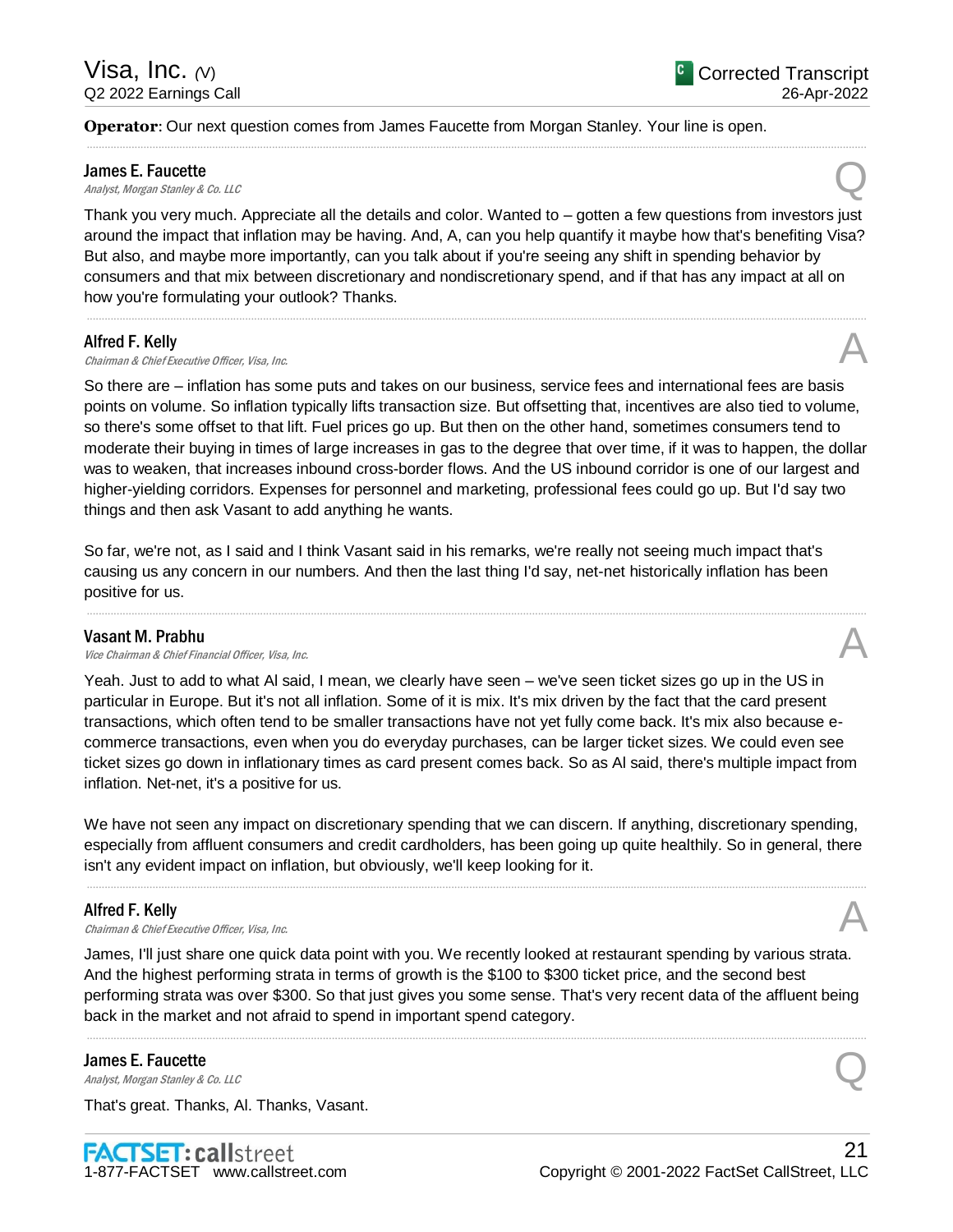**Jennifer Como**<br>Head-Investor Relations, Visa, Inc. **Jennifer Como**<br>Head-Investor Relations, Visa, Inc.  $\mathcal{A}$ 

Okay. And this will be our last question, Jordan?

**Operator**: Our final question comes from Jamie Friedman with Susquehanna. Your line is open.

# James E. Friedman

**James E. Friedman**<br>Analyst, Susquehanna Financial Group LLLP **Q** 

Hi. Thank you for sneaking me in. This time I may be misremembering this, but my recollection was that you had contemplated returning to 90% travel index by September. I apologize if I got that wrong. You were going kind of quick with the updated assumptions. Can you repeat what you were contemplating now in terms of where travel would end the fiscal year? Thank you.

.....................................................................................................................................................................................................................................................................

.....................................................................................................................................................................................................................................................................

.....................................................................................................................................................................................................................................................................

# Vasant M. Prabhu

**Vasant M. Prabhu**<br>Vice Chairman & Chief Financial Officer, Visa, Inc. And All and All and All and All and All and All and All and A

Yeah. So we talk about cross-border travel ex-intra Europe. And we are now expecting, given where it ended the second quarter, to be at or above likely 2019 levels by the end of our fiscal year. And you're absolutely right. The last time we talked to you we said we'd probably be around 90%. We are running better than we expected so far. So we've definitely raised our view of that. Now inclusive of intra-Europe, that would put us about 2019 levels by the end of our fiscal year. So, yeah, I think you got it right.

# James E. Friedman

**James E. Friedman**<br>Analyst, Susquehanna Financial Group LLLP **Q** 

Got it. Thank you.

# Jennifer Como

Head-Investor Relations, Visa, Inc.

Great. And with that, we'd like to thank you for joining us today. If you have additional questions, please feel free to call or email our Investor Relations team. Thanks again and have a great day. .....................................................................................................................................................................................................................................................................

.....................................................................................................................................................................................................................................................................

**Operator**: Thank you for your participation in today's conference. You may disconnect at this time.

\*\*\*Editor's note: Texts in square brackets are inserted at the request of the company to add clarification to their statements.



# .....................................................................................................................................................................................................................................................................